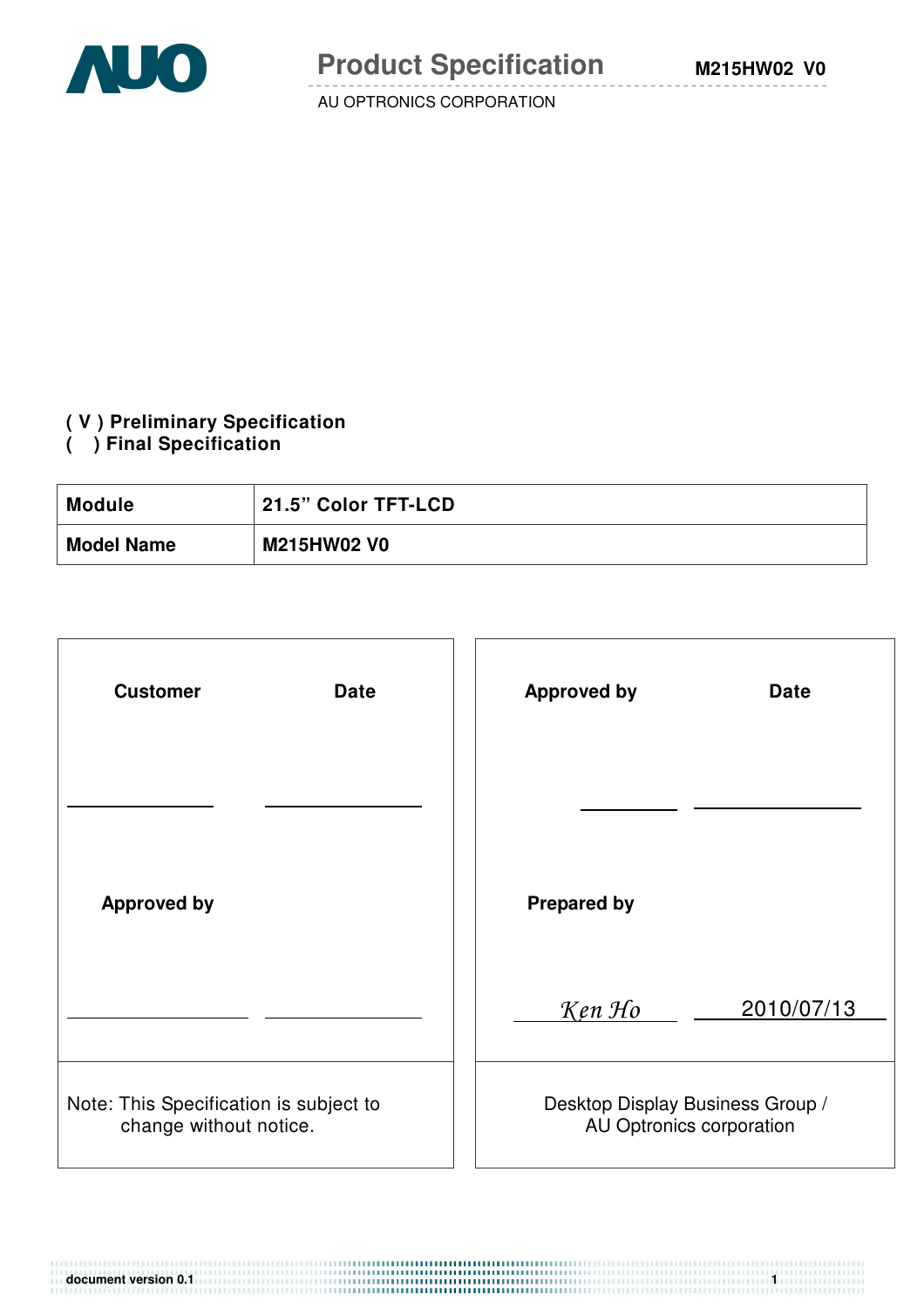

2

AU OPTRONICS CORPORATION

# **Contents**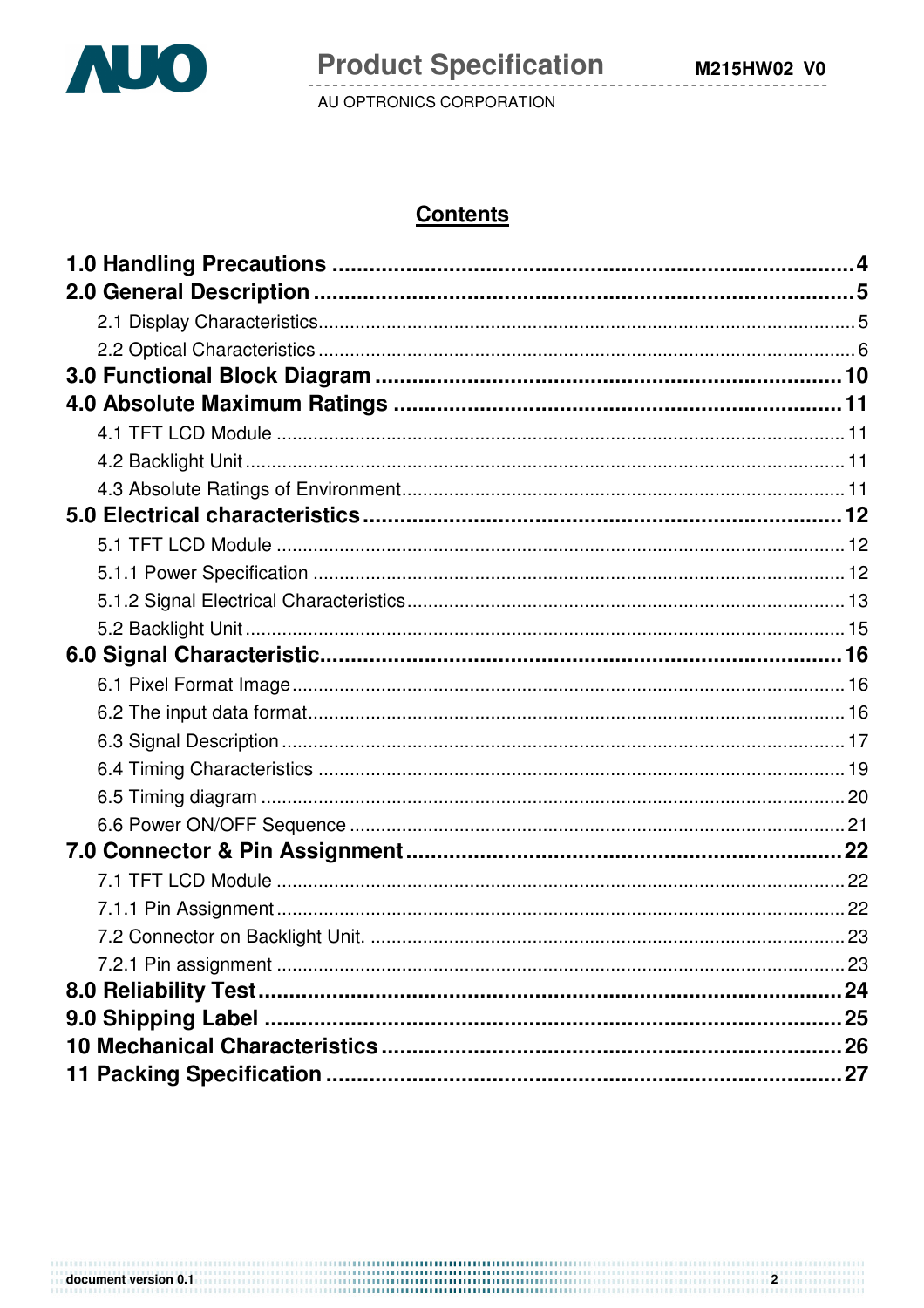

**Product Specification M215HW02 V0** 

AU OPTRONICS CORPORATION

# **Record of Revision**

| <b>Version and</b><br><b>Date</b> | Page | Old description            | <b>New Description</b> | Remark |
|-----------------------------------|------|----------------------------|------------------------|--------|
| 0.1<br>2010/07/13                 |      | First Version for Customer |                        |        |
|                                   |      |                            |                        |        |
|                                   |      |                            |                        |        |
|                                   |      |                            |                        |        |
|                                   |      |                            |                        |        |
|                                   |      |                            |                        |        |
|                                   |      |                            |                        |        |
|                                   |      |                            |                        |        |
|                                   |      |                            |                        |        |
|                                   |      |                            |                        |        |
|                                   |      |                            |                        |        |
|                                   |      |                            |                        |        |
|                                   |      |                            |                        |        |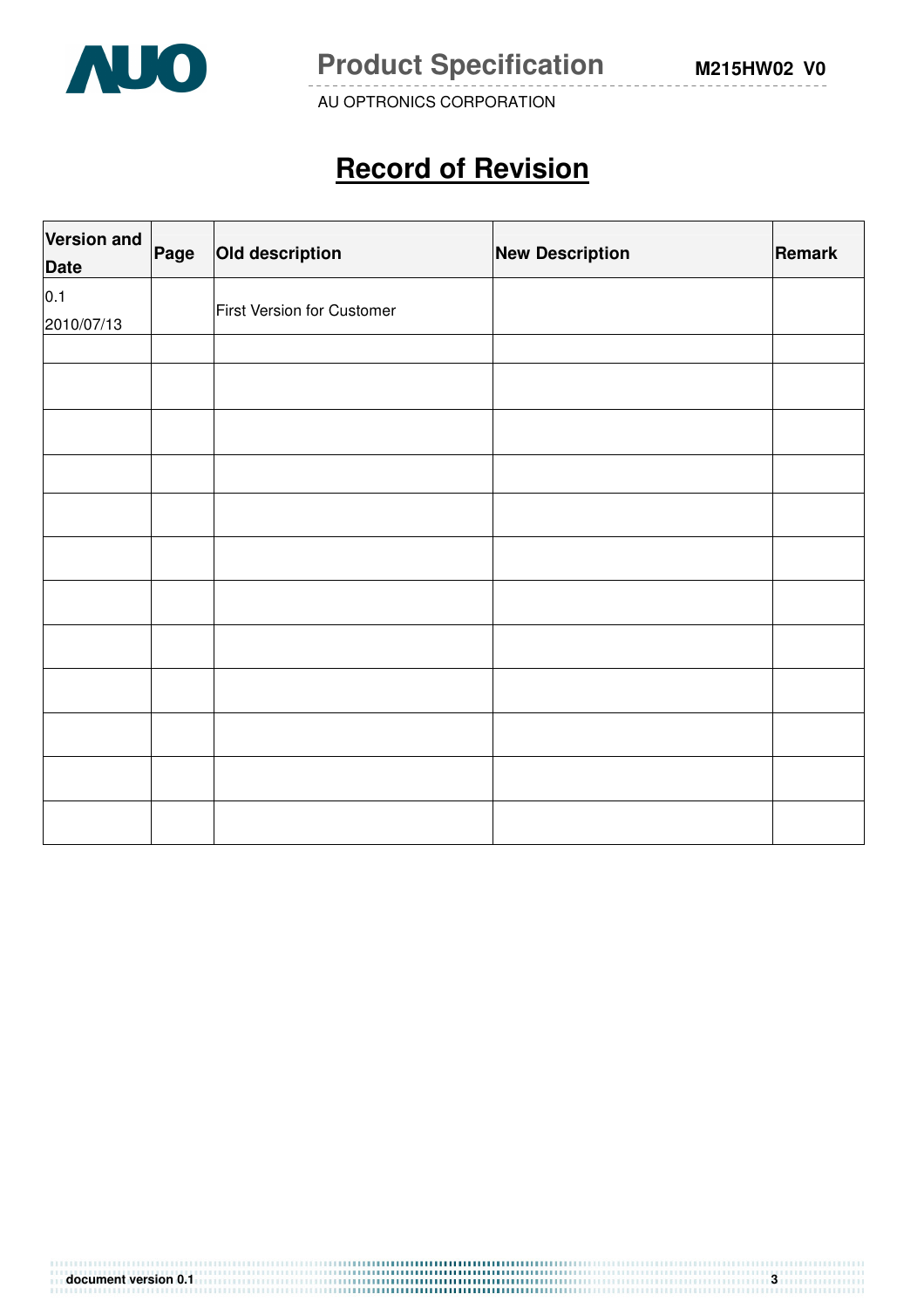

#### **1.0 Handling Precautions**

- 1) Since front polarizer is easily damaged, pay attention not to scratch it.
- 2) Be sure to turn off power supply when inserting or disconnecting from input connector.
- 3) Wipe off water drop immediately. Long contact with water may cause discoloration or spots.
- 4) When the panel surface is soiled, wipe it with absorbent cotton or other soft cloth.
- 5) Since the panel is made of glass, it may break or crack if dropped or bumped on hard surface.
- 6) Since CMOS LSI is used in this module, take care of static electricity and insure human earth when handling.
- 7) Do not open or modify the Module Assembly.
- 8) Do not press the reflector sheet at the back of the module to any directions.
- 9) In case if a Module has to be put back into the packing container slot after once it was taken out from the container, do not press the center of the LED lightbar edge. Instead, press at the far ends of the LED light bar edge softly. Otherwise the TFT Module may be damaged.
- 10) At the insertion or removal of the Signal Interface Connector, be sure not to rotate nor tilt the Interface Connector of the TFT Module.
- 11) After installation of the TFT Module into an enclosure, do not twist nor bend the TFT Module even momentary. At designing the enclosure, it should be taken into consideration that no bending/twisting forces are applied to the TFT Module from outside. Otherwise the TFT Module may be damaged.
- 12) Small amount of materials having no flammability grade is used in the LCD module. The LCD module should be supplied by power complied with requirements of Limited Power Source (IEC60950 or UL1950), or be applied exemption.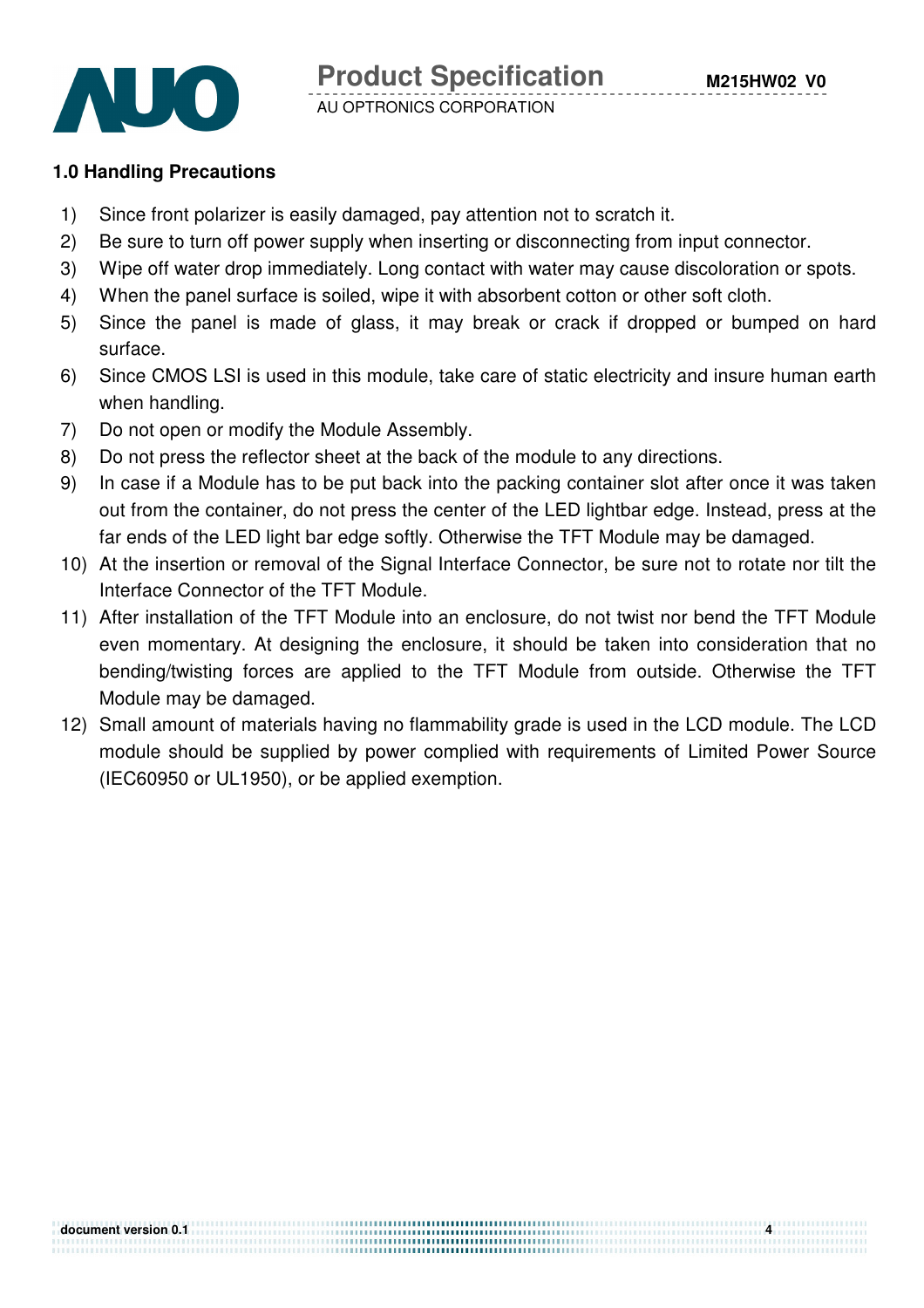

#### **2.0 General Description**

This specification applies to the 21.5 inch-FHD Color a-Si TFT-LCD Module M215HW02. The display supports the FHD - 1920(H) x 1080(V) screen format and 16.7M colors (RGB 6-bits + Hi-FRC data). The light source of this TFT-LCD module is W-LED. All input signals are 2-channel LVDS interface and this module doesn't contain a driver for backlight.

#### **2.1 Display Characteristics**

The following items are characteristics summary on the table under  $25^{\circ}$  condition:

| <b>ITEMS</b>                 | <b>Unit</b>                             | <b>SPECIFICATIONS</b>                            |
|------------------------------|-----------------------------------------|--------------------------------------------------|
| Screen Diagonal              | [mm]                                    | 546.86(21.53")                                   |
| <b>Active Area</b>           | [mm]                                    | 476.64 (H) x 268.11 (V)                          |
| Pixels H x V                 |                                         | 1920(x3) x 1080                                  |
| <b>Pixel Pitch</b>           | [um]                                    | 248.25 (per one triad) ×248.25                   |
| <b>Pixel Arrangement</b>     |                                         | R.G.B. Vertical Stripe                           |
| Display Mode                 |                                         | VA Mode, Normally Black                          |
| White Luminance (Center)     | $\lceil cd/m^2 \rceil$                  | 250cd/ $m^2$ (Typ.)                              |
| <b>Contrast Ratio</b>        |                                         | 3000 (Typ.)                                      |
| <b>Optical Response Time</b> | [msec]                                  | 25ms (Typ., on/off)                              |
| Nominal Input Voltage VDD    | [Volt]                                  | $+5.0 V$                                         |
| <b>Power Consumption</b>     | [Watt]                                  | $21$ (Typ.)                                      |
| (VDD line + LED line)        |                                         | (without driver board, all white pattern)        |
| Weight                       | [Grams]                                 | 1800 (max.)                                      |
| <b>Physical Size</b>         | [mm]                                    | 495.6(W) $\times$ 292.2(H) $\times$ 10.7(D) Max. |
| <b>Electrical Interface</b>  |                                         | Dual channel LVDS                                |
| <b>Support Color</b>         |                                         | 16.7M colors (RGB 6-bit + Hi_FRC)                |
| <b>Surface Treatment</b>     |                                         | Anti-Glare, 3H                                   |
| <b>Temperature Range</b>     |                                         |                                                  |
| Operating                    | $\lceil{^{\circ}C}\rceil$               | 0 to $+50$                                       |
| Storage (Shipping)           | $\mathsf{I}^\circ\mathsf{C} \mathsf{I}$ | $-20$ to $+60$                                   |
| RoHS Compliance              |                                         | RoHS Compliance                                  |

..........................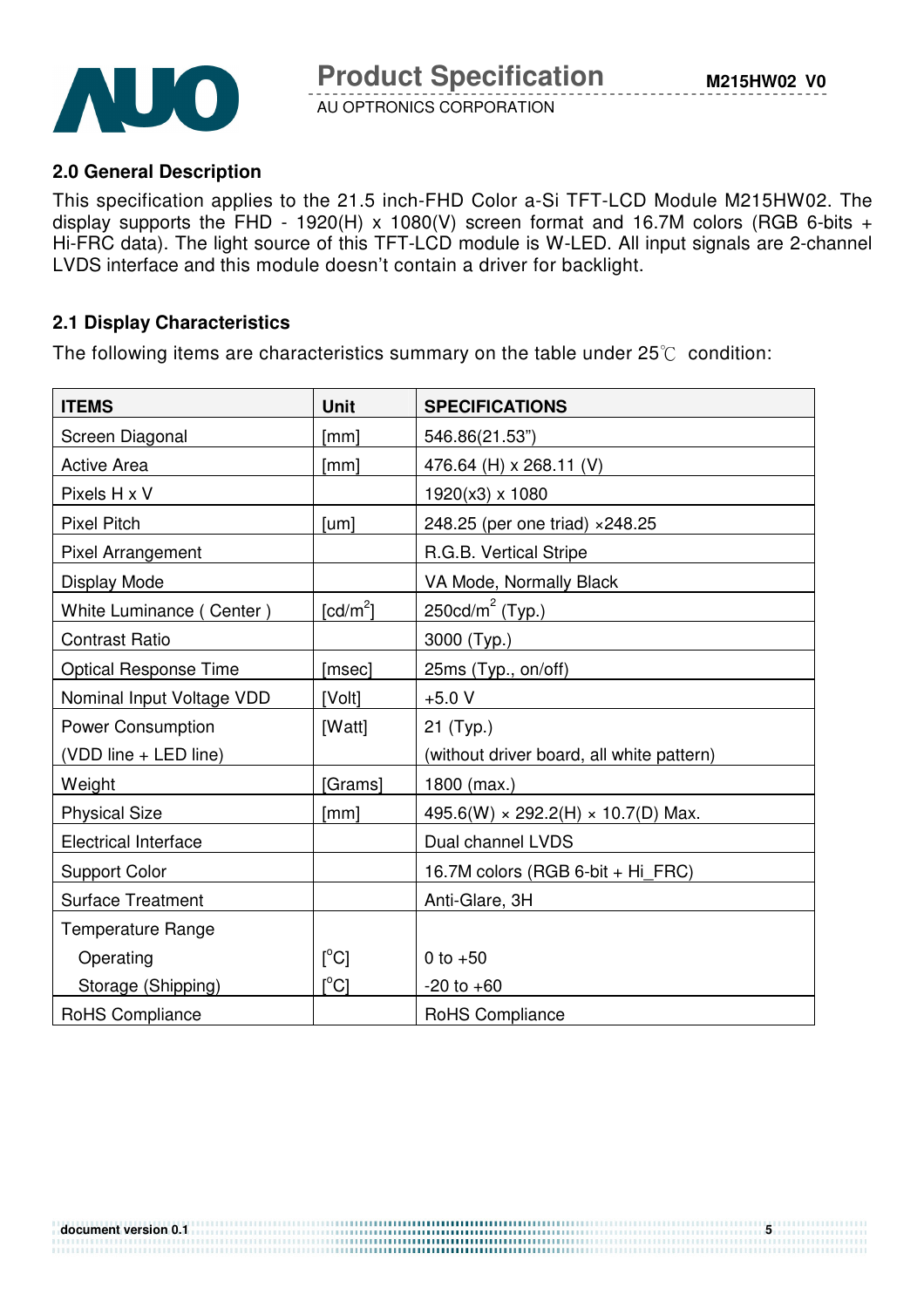

**Product Specification** 

AU OPTRONICS CORPORATION

# **2.2 Optical Characteristics**

The optical characteristics are measured under stable conditions at  $25^{\circ}\text{C}$ :

| Item                          | <b>Unit</b> | <b>Conditions</b>       | Min.                     | Typ.       | Max.                     | <b>Note</b>      |
|-------------------------------|-------------|-------------------------|--------------------------|------------|--------------------------|------------------|
|                               |             | (Right)<br>Horizontal   | 75                       | 85         |                          |                  |
|                               |             | $CR = 10$<br>(Left)     | 75                       | 85         |                          |                  |
| <b>Viewing Angle</b>          | [degree]    | (Up)<br>Vertical        | 70                       | 80         |                          | $\overline{2}$   |
|                               |             | $CR = 10$<br>(Down)     | 70                       | 80         | $\overline{\phantom{a}}$ |                  |
| Contrast ratio                |             | Normal Direction        | 1800                     | 3000       |                          | $\overline{3}$   |
|                               |             | Raising Time $(T_{rR})$ | $\overline{\phantom{a}}$ | <b>TBD</b> | <b>TBD</b>               |                  |
| Response Time                 | [msec]      | Falling Time $(T_{rF})$ |                          | <b>TBD</b> | <b>TBD</b>               |                  |
|                               |             | Raising + Falling       | $\overline{\phantom{0}}$ | <b>TBD</b> | <b>TBD</b>               | $\boldsymbol{4}$ |
|                               |             | Red x                   | <b>TBD</b>               | <b>TBD</b> | <b>TBD</b>               |                  |
|                               |             | Red y                   | <b>TBD</b>               | <b>TBD</b> | <b>TBD</b>               |                  |
| Color / Chromaticity          |             | Green x                 | <b>TBD</b>               | <b>TBD</b> | <b>TBD</b>               |                  |
| Coordinates (CIE)             |             | Green y                 | <b>TBD</b>               | <b>TBD</b> | <b>TBD</b>               |                  |
|                               |             | Blue x                  | <b>TBD</b>               | <b>TBD</b> | <b>TBD</b>               | 5                |
|                               |             | Blue y                  | <b>TBD</b>               | <b>TBD</b> | <b>TBD</b>               |                  |
| Color Coordinates (CIE) White |             | White x                 | 0.283                    | 0.313      | 0.343                    |                  |
|                               |             | White y                 | 0.299                    | 0.329      | 0.359                    |                  |
| <b>Central Luminance</b>      | [ $cd/m2$ ] |                         | 200                      | 250        | $\overline{a}$           | 6                |
| <b>Luminance Uniformity</b>   | [%]         |                         | 75                       | 80         | $\blacksquare$           | $\overline{7}$   |
| Crosstalk (in 60Hz)           | [%]         |                         |                          |            | 1.5                      | 8                |
| Flicker                       | dB          |                         |                          |            | $-20$                    | 9                |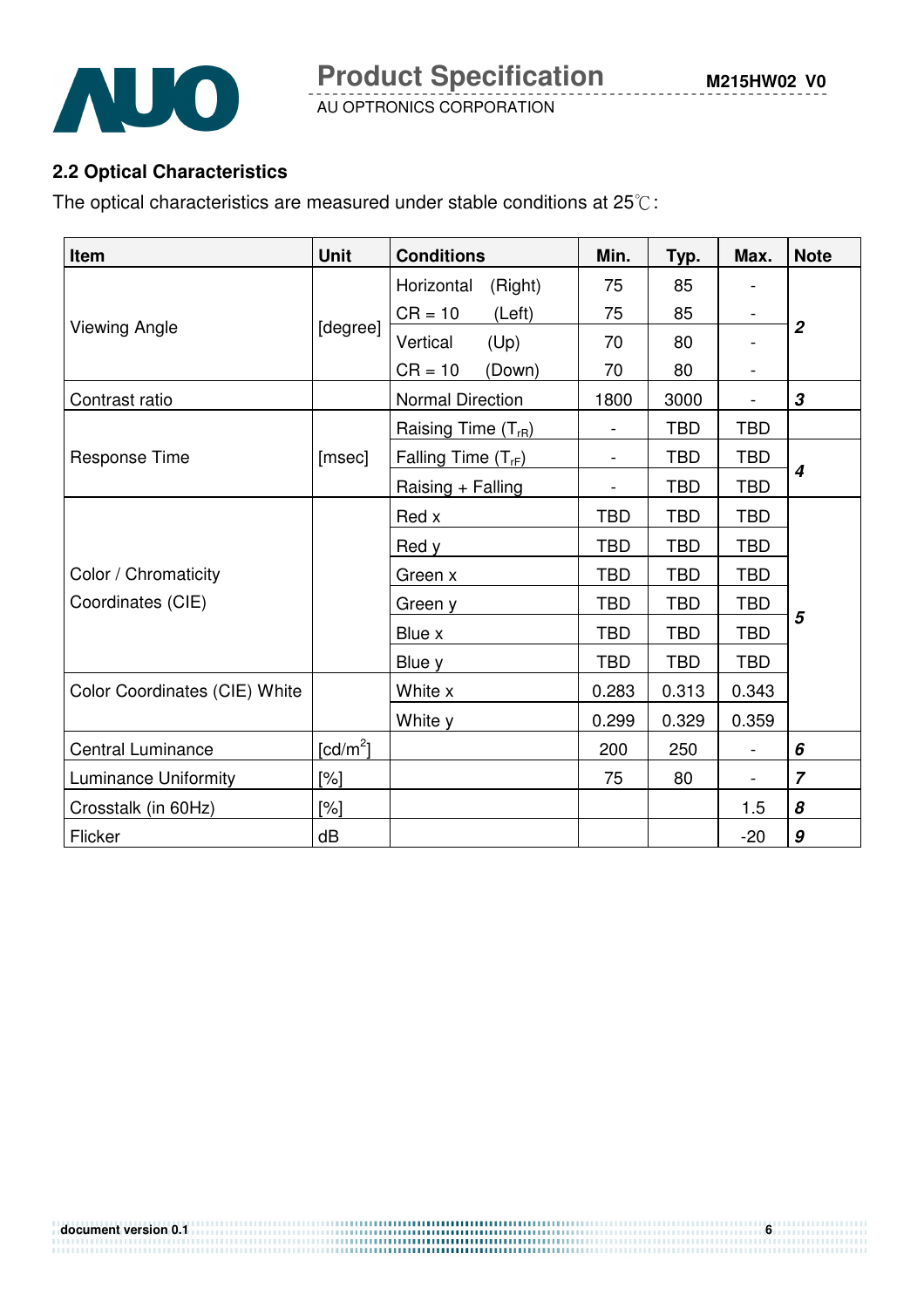

#### **Note 1: Measurement method**

The LCD module should be stabilized at given temperature for 30 minutes to avoid abrupt temperature change during measuring (at surface  $35^{\circ}$ ). In order to stabilize the luminance, the measurement should be executed after lighting Backlight for 30 minutes in a stable, windless and dark room.



#### **Note 2: Definition of viewing angle** measured by ELDIM (EZContrast 88)

Viewing angle is the measurement of contrast ratio  $\geq$  10, at the screen center, over a 180° horizontal and 180° vertical range (off-normal viewing angles). The 180° viewing angle range is broken down as follows; 90° (θ) horizontal left and right and 90° (Φ) vertical, high (up) and low (down). The measurement direction is typically perpendicular to the display surface with the screen rotated about its center to develop the desired measurement viewing angle.

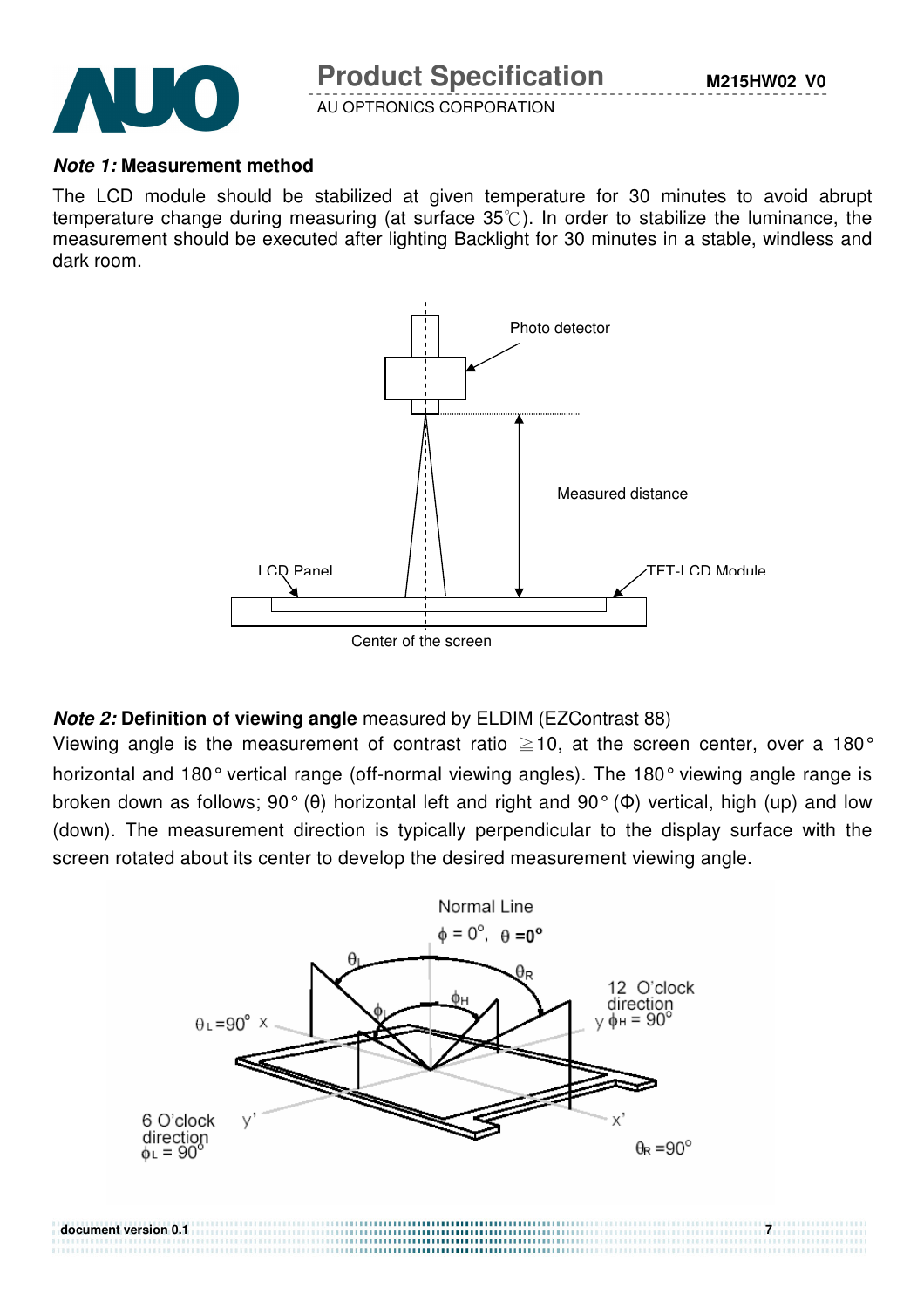

**Product Specification** 

AU OPTRONICS CORPORATION

# **Note 3: Contrast ratio is** measured by TOPCON SR-3

# **Note 4: Definition of Response time** measured by Westar TRD-100A

The output signals of photo detector are measured when the input signals are changed from "Full Black" to "Full White" (rising time,  $T_{rR}$ ), and from "Full White" to "Full Black" (falling time,  $T_{rF}$ ), respectively. The response time is interval between the 10% and 90% (1 frame at 60 Hz) of amplitudes.



 $T_{rR} + T_{rF} = 25$  msec (typ.).

# **Note 5: Color chromaticity and coordinates (CIE) is** measured by TOPCON SR-3 **Note 6: Central luminance is** measured by TOPCON SR-3

**Note 7: Luminance uniformity of these 9 points is defined as below and** measured by TOPCON SR-3



# **Note 8: Crosstalk is defined as below and** measured by TOPCON SR-3

| document version 0.1 |  |
|----------------------|--|
|                      |  |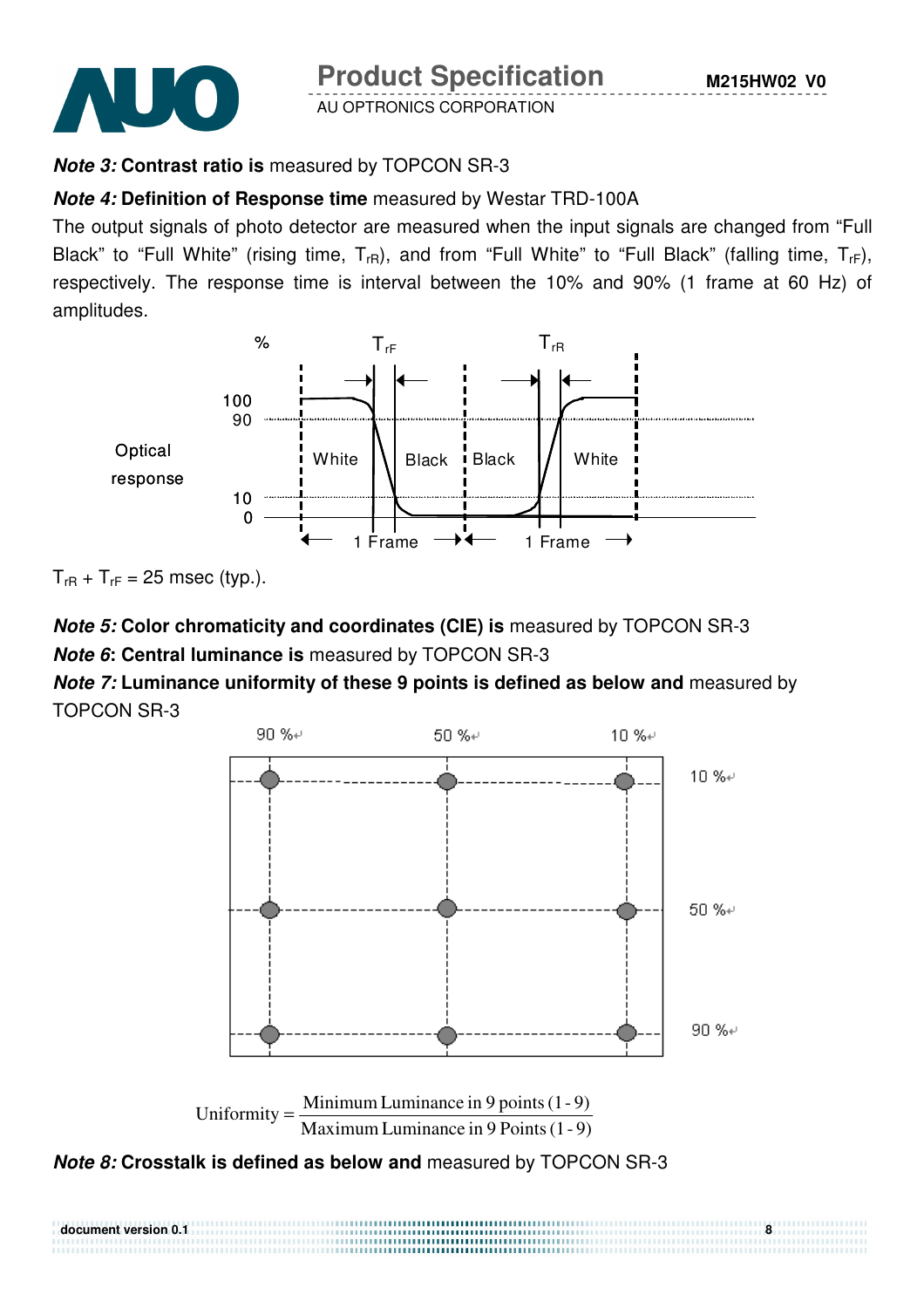

 $CT = | YB - YA | / YA \times 100 (%)$ 

**Where** 

YA = Luminance of measured location without gray level 0 pattern (cd/m2)

YB = Luminance of measured location with gray level 0 pattern (cd/m2)







Method: Record dBV & DC value with TRD-100



# **3.0 Functional Block Diagram**

The following diagram shows the functional block of the 24.0 inch Color TFT-LCD Module:

| document version 0.1 |  |
|----------------------|--|
|                      |  |
|                      |  |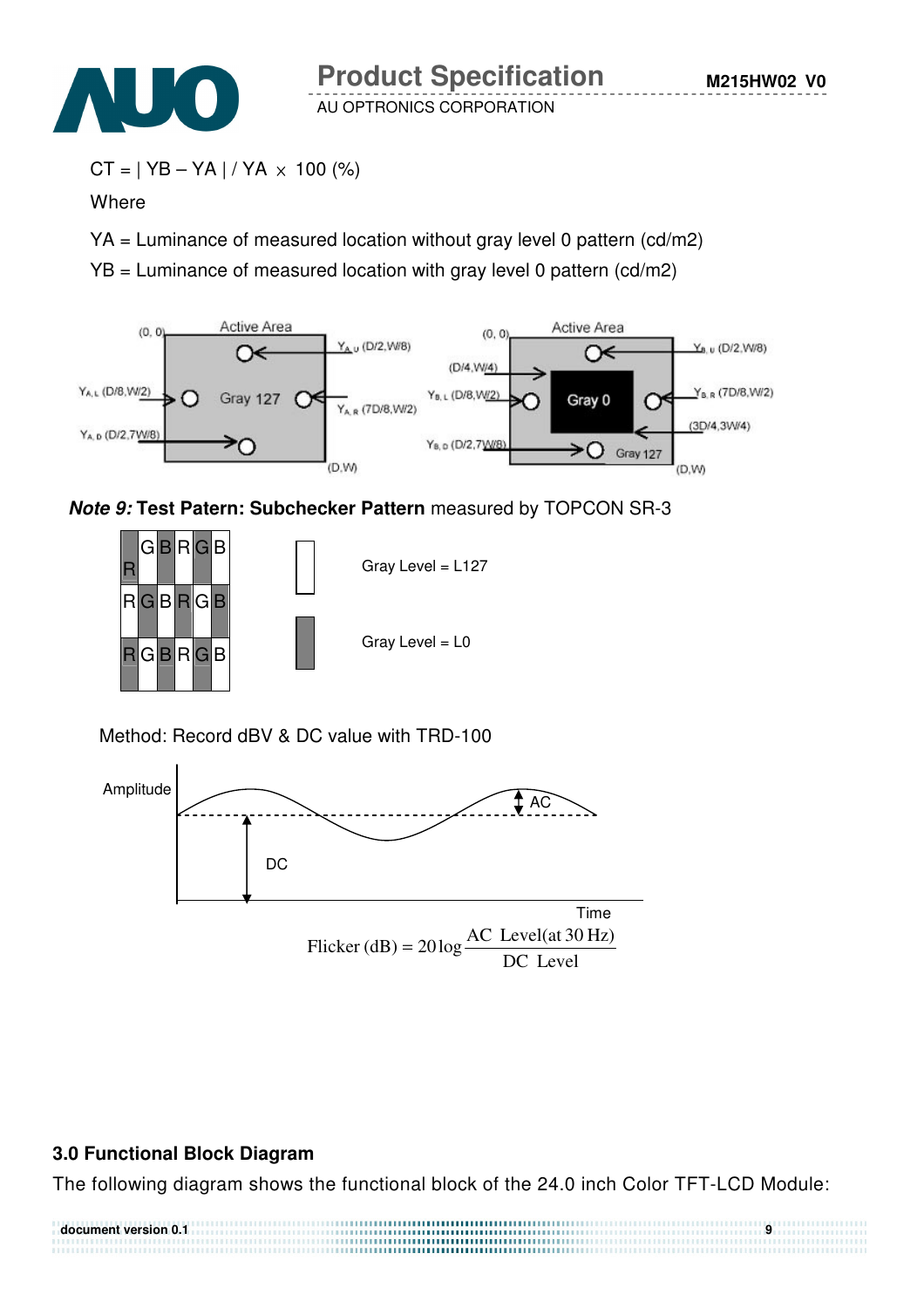



093F30-B0T01A (Starconn)

### **Mating Type:**

FI-X30HL(Locked Type)

### **4.0 Absolute Maximum Ratings**

Absolute maximum ratings of the module are as following:

| document version 0.1 | 10 |
|----------------------|----|
|                      |    |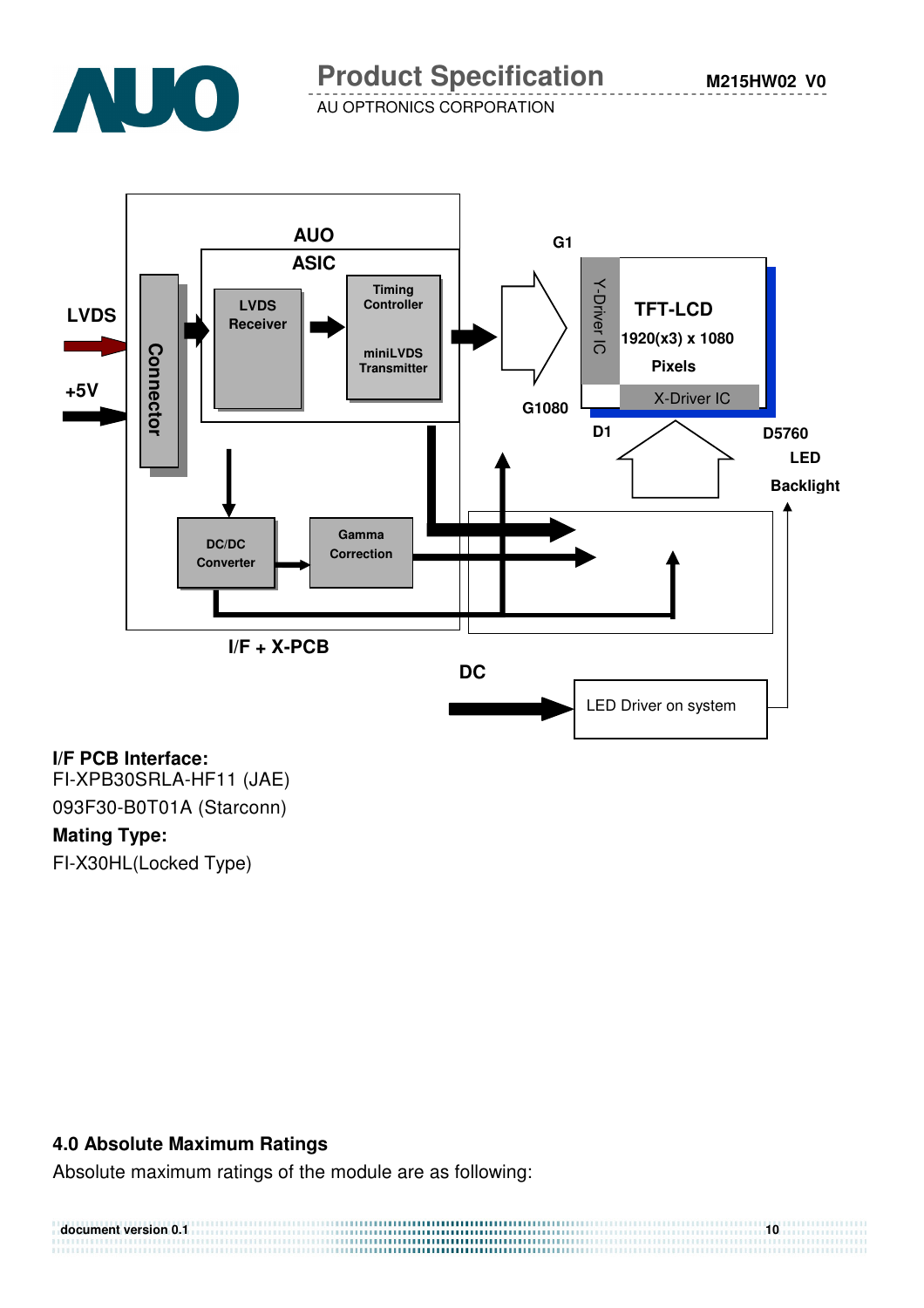

## **4.1 TFT LCD Module**

| Item                       | Symbol     | Min | <b>Max</b> | Unit   | <b>Conditions</b> |
|----------------------------|------------|-----|------------|--------|-------------------|
| Logic/LCD Drive<br>Voltage | <b>VDD</b> |     | 5.0        | [Volt] | <b>Note 1,2</b>   |

#### **4.2 Backlight Unit**

| Item               | Symbol | Min                      | <b>Max</b> | Unit | <b>Conditions</b> |
|--------------------|--------|--------------------------|------------|------|-------------------|
| <b>LED Current</b> | ILED   | $\overline{\phantom{0}}$ | 60         | [mA] | <b>Note 1,2</b>   |

### **4.3 Absolute Ratings of Environment**

| <b>Item</b>                  | Symbol     | Min.  | Max.  | Unit                         | <b>Conditions</b> |
|------------------------------|------------|-------|-------|------------------------------|-------------------|
| <b>Operating Temperature</b> | TOP        | 0     | +50   | $\mathsf{I}^\circ\mathsf{C}$ |                   |
| <b>Operation Humidity</b>    | <b>HOP</b> | 5     | 90    | [%RH]                        |                   |
| Storage Temperature          | TST        | $-20$ | $+60$ | $\lceil{^{\circ}C}\rceil$    | Note 3            |
| <b>Storage Humidity</b>      | <b>HST</b> | 5     | 90    | [%RH]                        |                   |

### **Note 1:** With in Ta (25°C)

**Note 2:** Permanent damage to the device may occur if exceeding maximum values **Note 3:** For quality perfermance, please refer to AUO IIS(Incoming Inspection Standard).

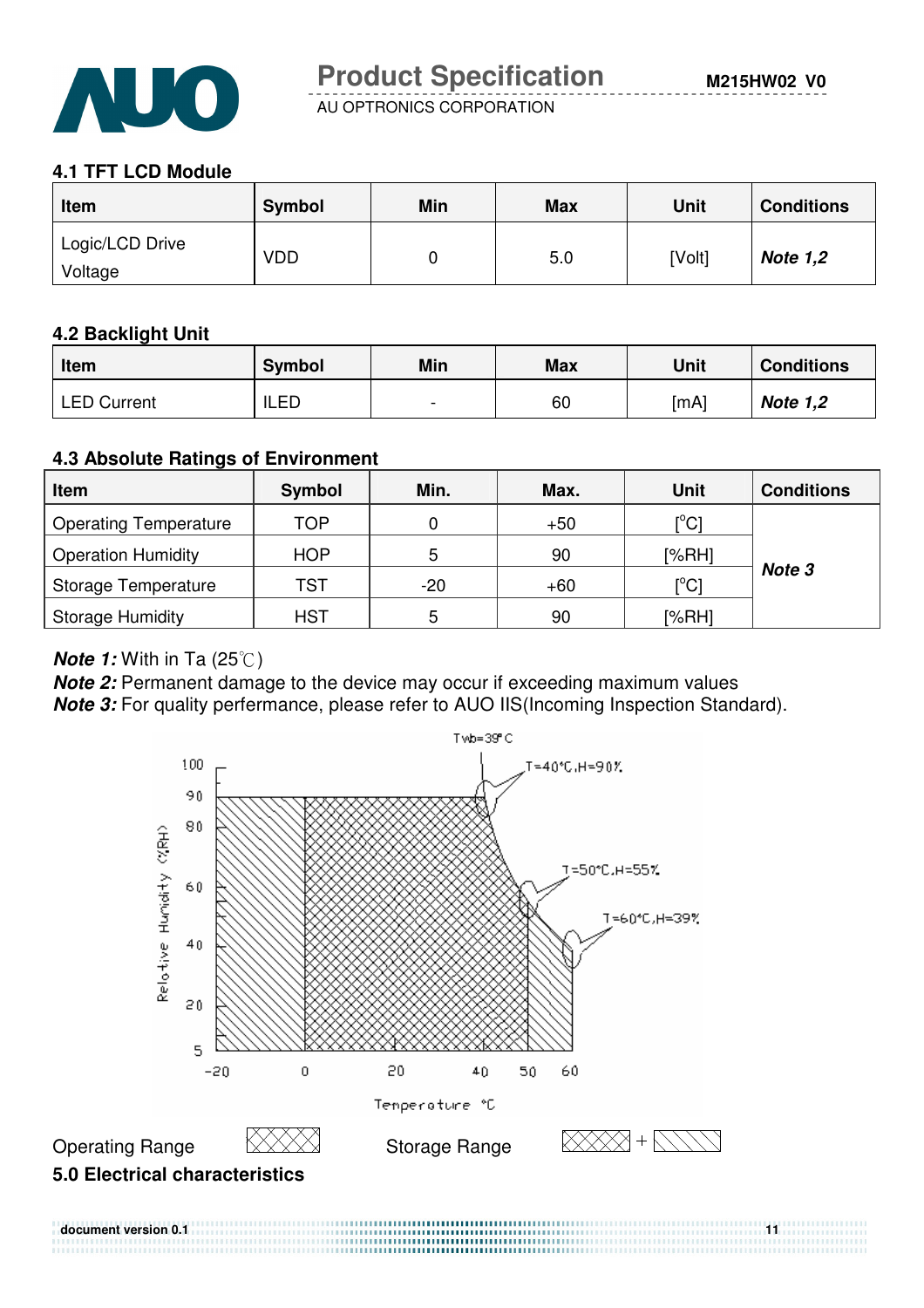

**M215HW02 V0**

#### **5.1 TFT LCD Module**

#### **5.1.1 Power Specification**

Input power specifications are as following:

| <b>Symbol</b> | Parameter                                   | Min                      | <b>Typ</b>              | <b>Max</b> | <b>Unit</b> | <b>Conditions</b>                        |
|---------------|---------------------------------------------|--------------------------|-------------------------|------------|-------------|------------------------------------------|
| <b>VDD</b>    | Logic/LCD Drive<br>Voltage                  | 4.5                      | 5.0                     | 5.5        | [Volt]      | $+/-10%$                                 |
| IIDD          | Input Current                               | $\blacksquare$           | 0.8                     | 0.9        | [A]         | VDD= 5.0V, All black<br>Pattern, At 60Hz |
| PDD           | <b>VDD Power</b>                            | $\overline{\phantom{a}}$ | $\overline{\mathbf{4}}$ | 4.95       | [Watt]      | VDD= 5.0V, All black<br>Pattern, At 60Hz |
| <b>IRush</b>  | Inrush Current                              | $\overline{\phantom{a}}$ |                         | 3          | [A]         | Note 1                                   |
| VDDrp         | Allowable Logic/LCD<br>Drive Ripple Voltage | $\blacksquare$           |                         | 500        | $[mV]$ p-p  | VDD= 5.0V, All Black<br>Pattern At 75Hz  |

### **Note 1:** Measurement conditions:

The duration of rising time of power input is 470us.



................................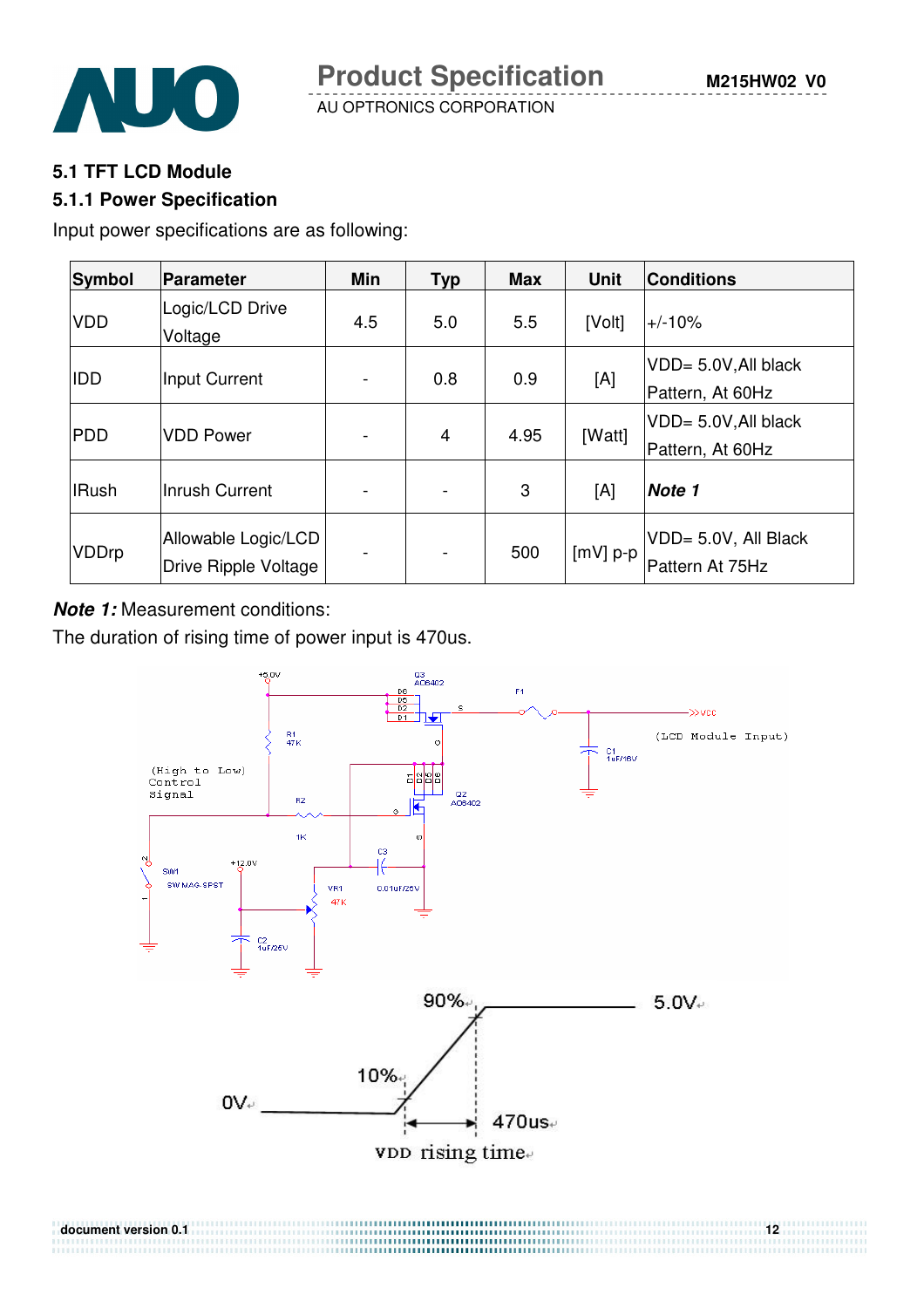

## **5.1.2 Signal Electrical Characteristics**

Input signals shall be low or Hi-Z state when VDD is off. Please refer to specifications of SN75LVDS82DGG (Texas Instruments) in detail.

## **1. DC Characteristics of each signal are as following:**

| Symbol          | <b>Parameter</b>                          | Min                      | Typ    | <b>Max</b> | <b>Units</b> | <b>Condition</b>                            |
|-----------------|-------------------------------------------|--------------------------|--------|------------|--------------|---------------------------------------------|
| V <sub>TH</sub> | Differential Input High<br>Threshold      | $\overline{\phantom{0}}$ |        | $+100$     | [mV]         | $V_{CM} = 1.2V,$<br>Note 1                  |
| $V_{TL}$        | Differential Input Low<br>Threshold       | $-100$                   |        |            | [mV]         | $V_{CM}$ = 1.2V<br>Note 1                   |
| $ V_{ID} $      | Input Differential<br>Voltage             | 100                      |        | 600        | [mV]         | Note 1                                      |
| $V_{CM}$        | Differential Input<br>Common Mode Voltage | $+1.0$                   | $+1.2$ | $+1.5$     | [V]          | $V_{TH}$ - $V_{TL}$ = 200MV (max)<br>Note 1 |

## **Note 1:** LVDS Signal Waveform



### **2. AC Characteristics**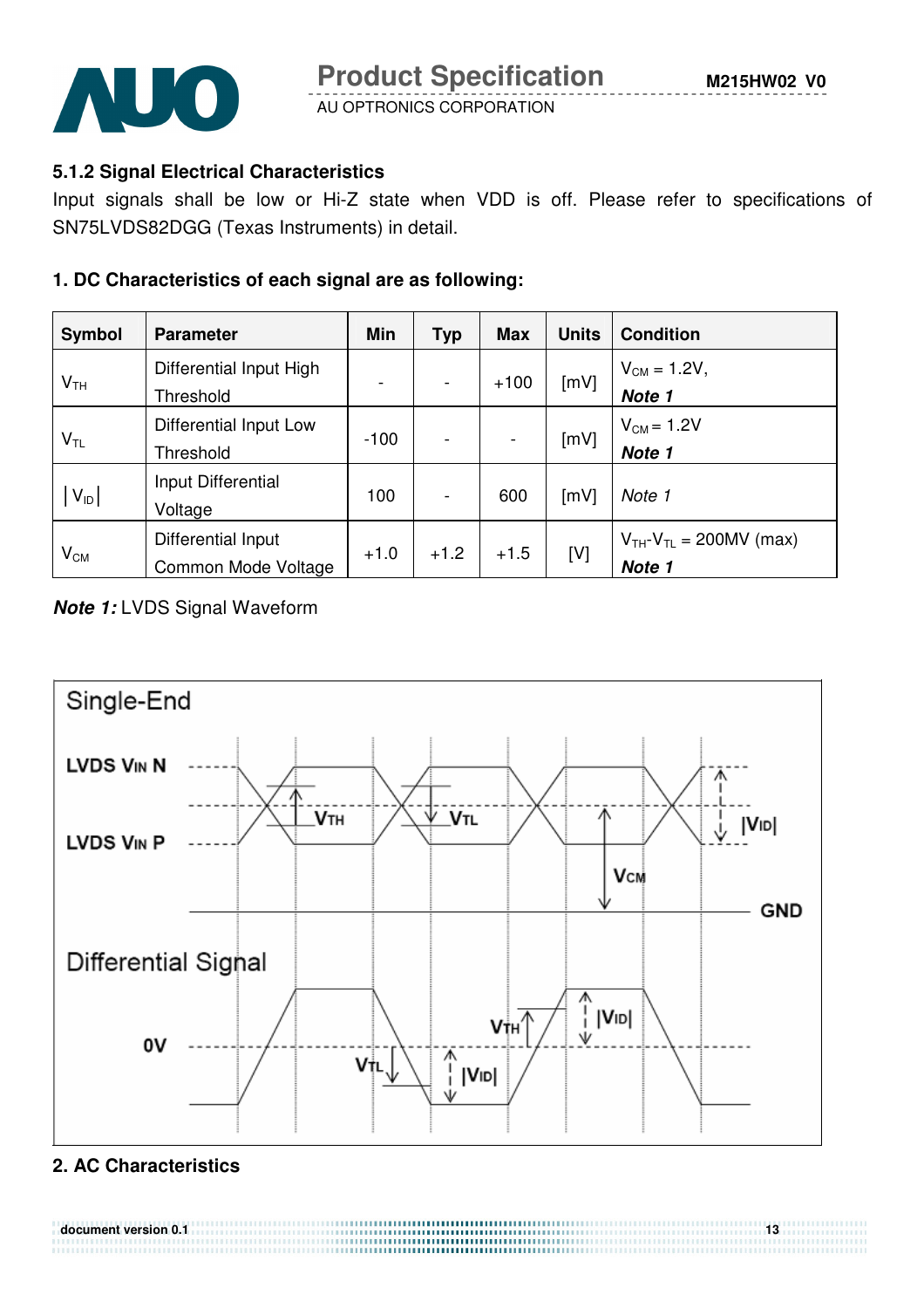![](_page_13_Picture_0.jpeg)

# **Product Specification**

AU OPTRONICS CORPORATION

| <b>Description</b>                                        | Symbol      | Min | <b>Max</b> | <b>Unit</b>          | <b>Note</b> |
|-----------------------------------------------------------|-------------|-----|------------|----------------------|-------------|
| Maximum deviation of input clock<br>frequency during SSC  | <b>FDEV</b> |     | ± 3        | $\frac{1}{\sqrt{2}}$ |             |
| Maximum modulation frequency of<br>input clock during SSC | <b>FMOD</b> |     | 200        | <b>KHz</b>           |             |

![](_page_13_Figure_5.jpeg)

< Spread Spectrum> time

# **5.2 Backlight Unit**

Parameter guideline for LED driving is under stable conditions at  $25^{\circ}$  (Room Temperature):

| Symbol                     | <b>Parameter</b>                                      | Min.                     | Typ.           | Max.  | <b>Unit</b>                 | <b>Note</b>                    |
|----------------------------|-------------------------------------------------------|--------------------------|----------------|-------|-----------------------------|--------------------------------|
| IR <sub>LED</sub>          | <b>LED Operation Current</b>                          | $\overline{\phantom{0}}$ | 60             | 80    | [mA]<br>Note 1              |                                |
| $\mathsf{V}_{\mathsf{LB}}$ | <b>Light Bar Operation Voltage</b><br>(for reference) |                          | 66             | 68    | [Volt]<br>Note 2            | <b>Operating</b><br>with fixed |
| $P_{\text{BLU}}$           | <b>BLU Power consumption (for</b><br>reference)       |                          | 15.84          | 16.32 | [Watt]                      | driving<br>current             |
| LT <sub>LED</sub>          | LED life Time (Typical)                               | 30,000                   | $\overline{a}$ |       | [Hour]<br>Note <sub>3</sub> |                                |

**Note 1** :The specified current is input LED chip 100% duty current.

- **Note 2** : The value showed in the table is one light bar's operation voltage.
- **Note 3** : Definition of life time : brightness becomes 50% of its original value. The minimum life time of LED unit is on the condition of  $IR_{LED} = 60mA$  and  $25\pm2\degree$  (Room temperature).
- **Note 4** : Each LED light bar consists of 80 pcs LED package ( 4 strings x 20 pcs / string ).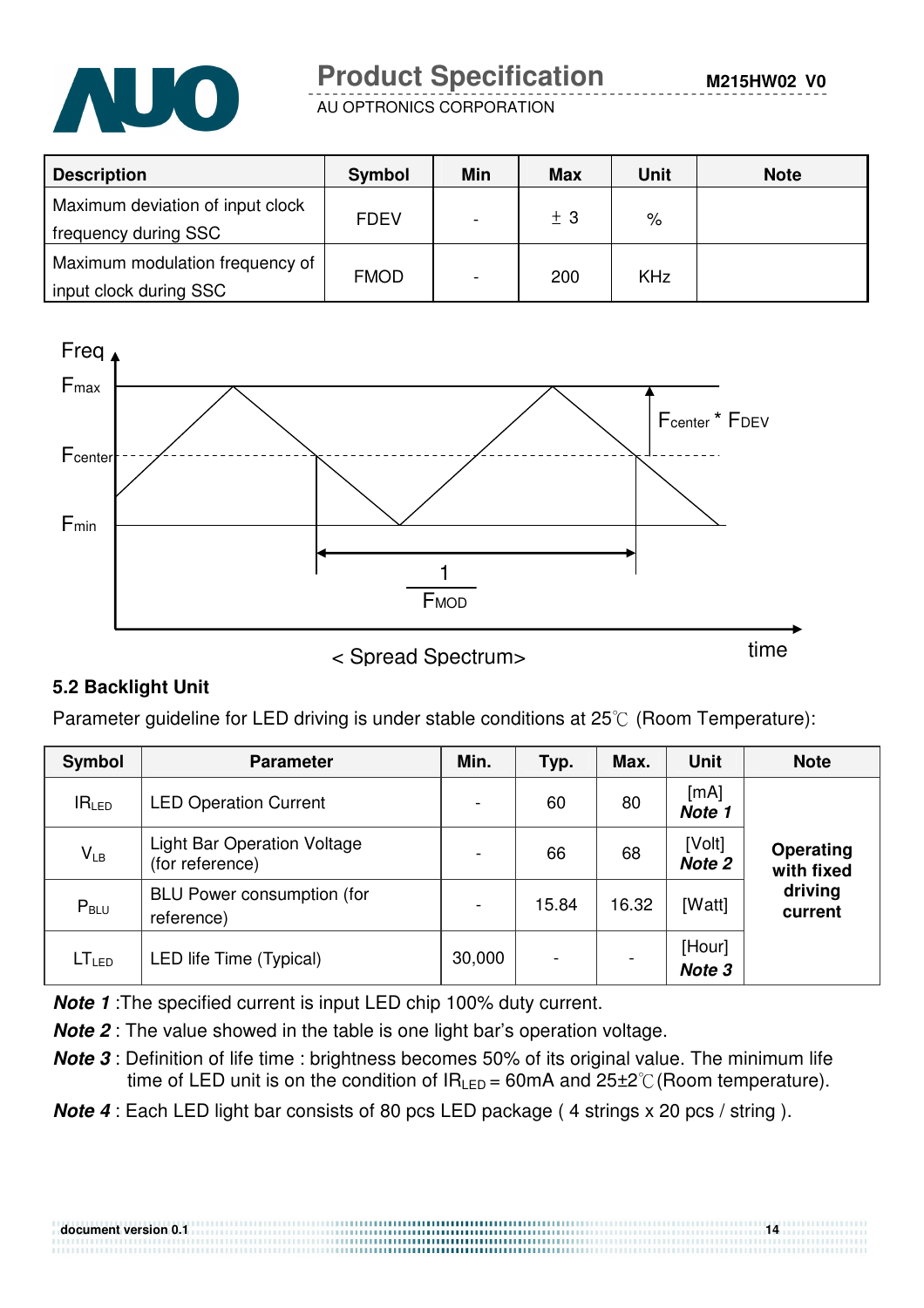![](_page_14_Picture_0.jpeg)

# **6.0 Signal Characteristic**

## **6.1 Pixel Format Image**

Following figure shows the relationship of the input signals and LCD pixel format.

![](_page_14_Figure_7.jpeg)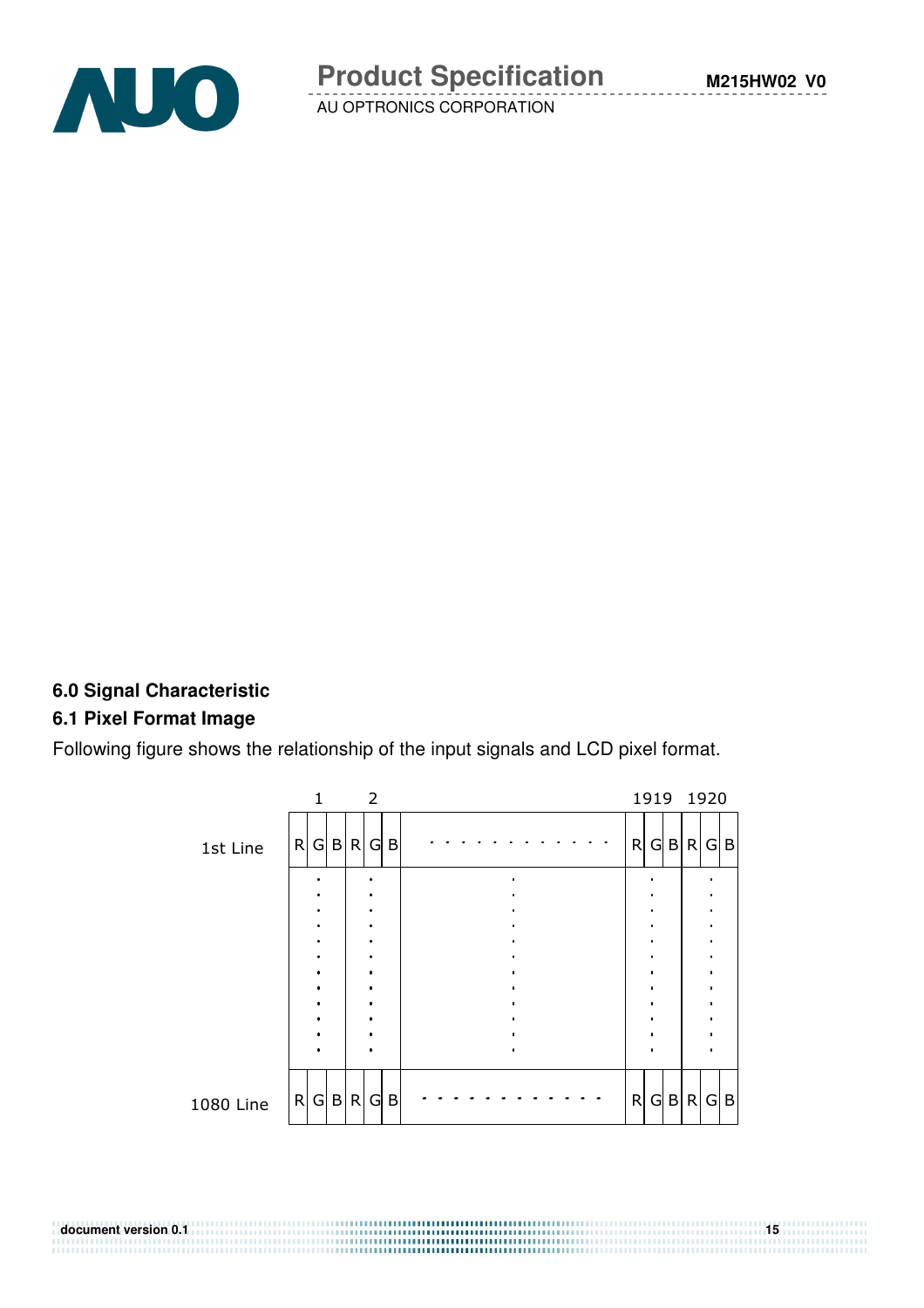![](_page_15_Picture_0.jpeg)

**M215HW02 V0**

AU OPTRONICS CORPORATION

#### **6.2 The input data format**

![](_page_15_Figure_5.jpeg)

**Note 1:** R/G/B data 7:MSB, R/G/B data 0:LSBO = "Odd Pixel Data" E = "Even Pixel Data"

### **6.3 Signal Description**

The module using one LVDS receiver SN75LVDS82(Texas Instruments). LVDS is a differential signal technology for LCD interface and high speed data transfer device. LVDS transmitters shall be SN75LVDS83(negative edge sampling). The first LVDS port(RxOxxx) transmits odd pixels while the second LVDS port(RxExxx) transmits even pixels.

| PIN#           | <b>SIGNAL NAME</b> | <b>DESCRIPTION</b>                                       |
|----------------|--------------------|----------------------------------------------------------|
|                | RxOIN0-            | Negative LVDS differential data input (Odd data)         |
| $\overline{c}$ | RxOIN0+            | Positive LVDS differential data input (Odd data)         |
| 3              | RxOIN1-            | Negative LVDS differential data input (Odd data)         |
| 4              | $RxOIN1+$          | Positive LVDS differential data input (Odd data)         |
| 5              | RxOIN2-            | Negative LVDS differential data input (Odd data, DSPTMG) |
| 6              | RxOIN2+            | Positive LVDS differential data input (Odd data, DSPTMG) |
| 7              | <b>GND</b>         | Power Ground                                             |
| $\overline{8}$ | RxOCLK-            | Negative LVDS differential clock input (Odd clock)       |
| $\overline{9}$ | RxOCLK+            | Positive LVDS differential clock input (Odd clock)       |
| 10             | RxOIN3-            | Negative LVDS differential data input (Odd data)         |
| 11             | RxOIN3+            | Positive LVDS differential data input (Odd data)         |
| 12             | RxEIN0-            | Negative LVDS differential data input (Even data)        |

**document version 0.1 16**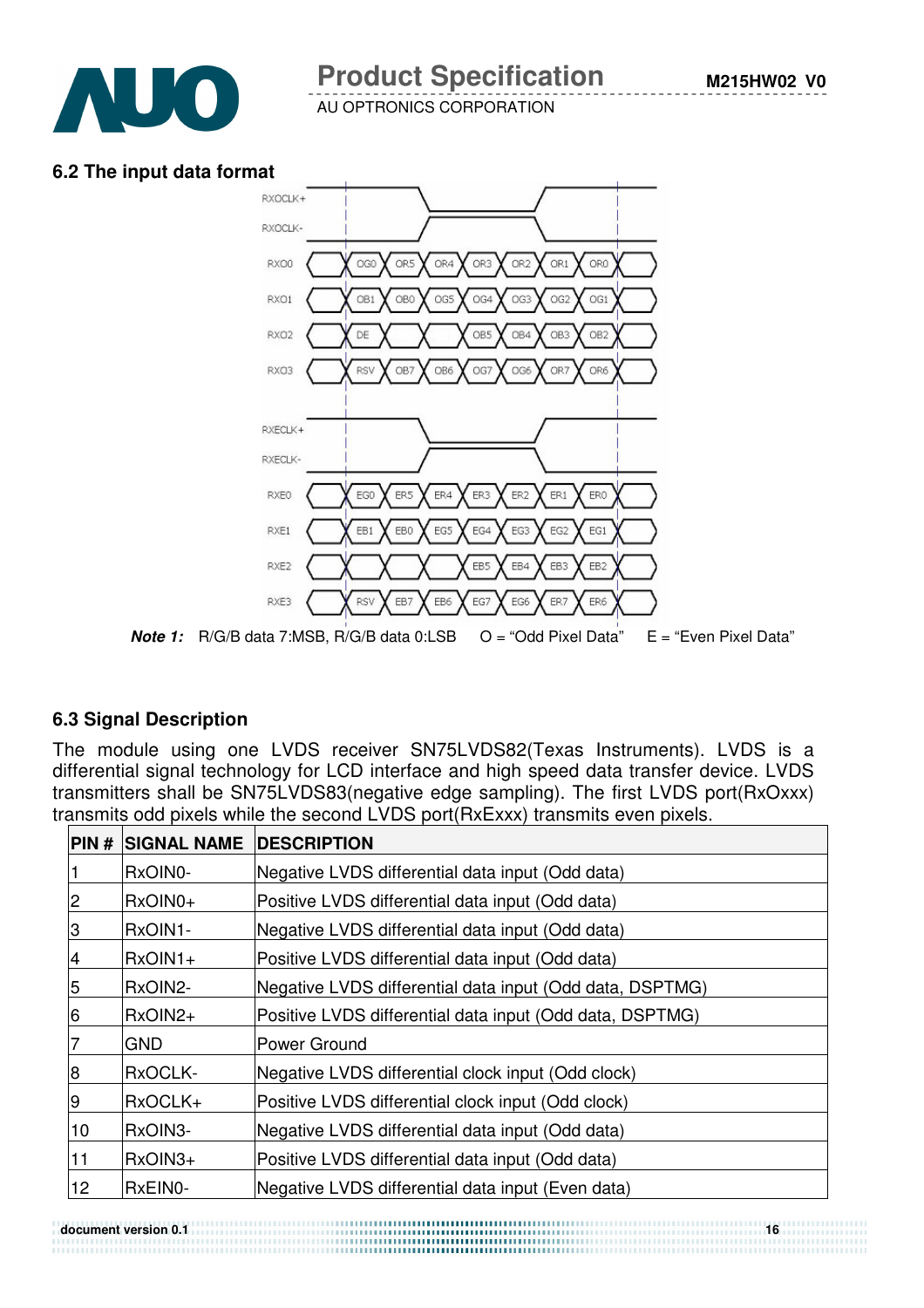![](_page_16_Picture_0.jpeg)

# **Product Specification** M215HW02 V0

AU OPTRONICS CORPORATION

| 13 | $RxEINO+$  | Positive LVDS differential data input (Even data)   |
|----|------------|-----------------------------------------------------|
| 14 | GND        | Power Ground                                        |
| 15 | RxEIN1-    | Positive LVDS differential data input (Even data)   |
| 16 | $RxEIN1+$  | Negative LVDS differential data input (Even data)   |
| 17 | GND        | Power Ground                                        |
| 18 | RxEIN2-    | Negative LVDS differential data input (Even data)   |
| 19 | $RxEIN2+$  | Positive LVDS differential data input (Even data)   |
| 20 | RxECLK-    | Negative LVDS differential clock input (Even clock) |
| 21 | RxECLK+    | Positive LVDS differential clock input (Even clock) |
| 22 | RxEIN3-    | Negative LVDS differential data input (Even data)   |
| 23 | RxEIN3+    | Positive LVDS differential data input (Even data)   |
| 24 | <b>GND</b> | Power Ground                                        |
| 25 | <b>NC</b>  | No connection (for AUO test only. Do not connect)   |
| 26 | <b>NC</b>  | No connection (for AUO test only. Do not connect)   |
| 27 | <b>NC</b>  | No connection (for AUO test only. Do not connect)   |
| 28 | VDD        | Power +5V                                           |
| 29 | VDD        | Power+5V                                            |
| 30 | VDD        | Power +5V                                           |

**Note1:** Start from left side

![](_page_16_Figure_6.jpeg)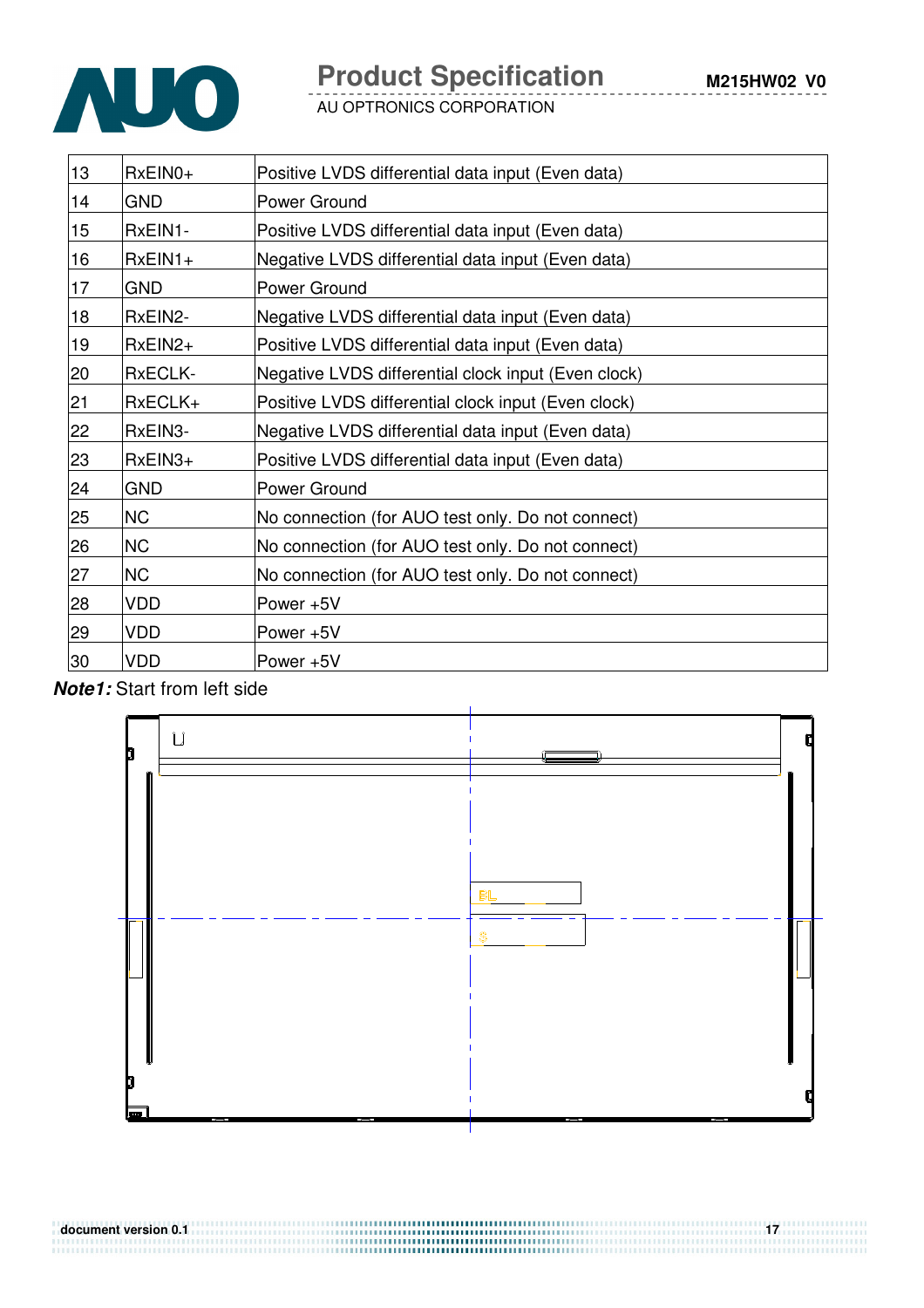![](_page_17_Picture_0.jpeg)

**Note2**: Input signals of odd and even clock shall be the same timing.

### **6.4 Timing Characteristics**

Basically, interface timing described here is not actual input timing of LCD module but close to output timing of SN75LVDS82DGG (Texas Instruments) or equivalent.

| <b>Signal</b> | <b>Item</b>     | Symbol                   | <b>Min</b> | <b>Typ</b> | <b>Max</b> | <b>Unit</b> |
|---------------|-----------------|--------------------------|------------|------------|------------|-------------|
|               | Period          | Tv                       | 1088       | 1120       | 2047       | Th          |
| Vertical      | Active          | Tdisp(v)                 | 1080       | 1080       | 1080       | Th          |
| Section       | <b>Blanking</b> | $Tbp(v) + Tfp(v) + PWvs$ | 8          | 40         | 967        | Th          |
|               | Period          | Th                       | 1034       | 1060       | 2047       | <b>Tclk</b> |
| Horizontal    | Active          | Tdisp(h)                 | 960        | 960        | 960        | <b>Tclk</b> |
| Section       | <b>Blanking</b> | $Tbp(h) + Tfp(h) + PWhs$ | 74         | 100        | 1087       | <b>Tclk</b> |
|               | Period          | <b>Tclk</b>              | 25         | 13         | 11         | ns          |
| <b>Clock</b>  | Frequency       | Freq                     | 40         | 75         | 90         | <b>MHz</b>  |
| Frame rate    | Frame rate      | F                        | 50         | 60         | 75         | Hz          |

**document version 0.1 18** 

### **Note :** DE mode only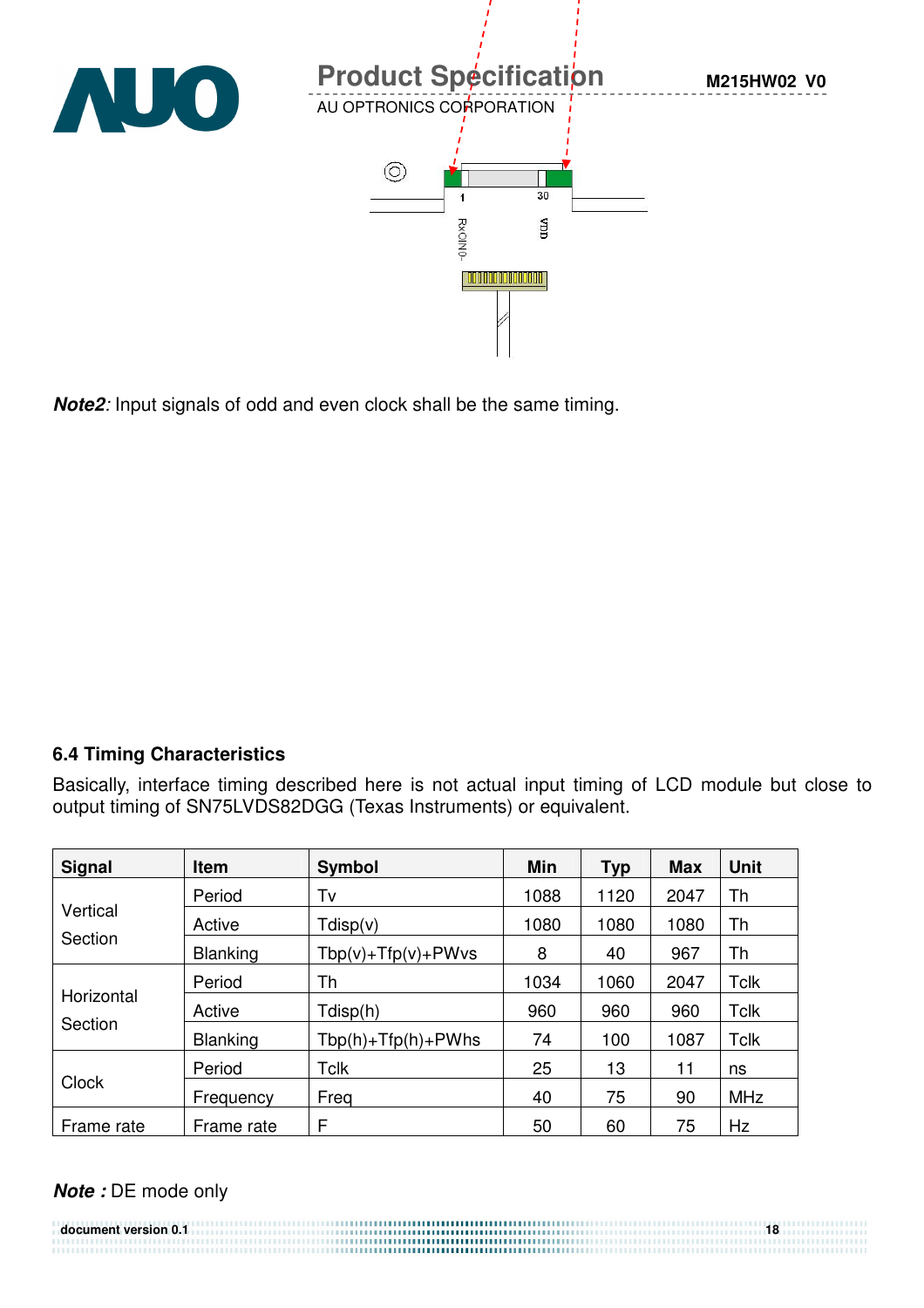![](_page_18_Picture_0.jpeg)

## **6.5 Timing diagram**

![](_page_18_Figure_5.jpeg)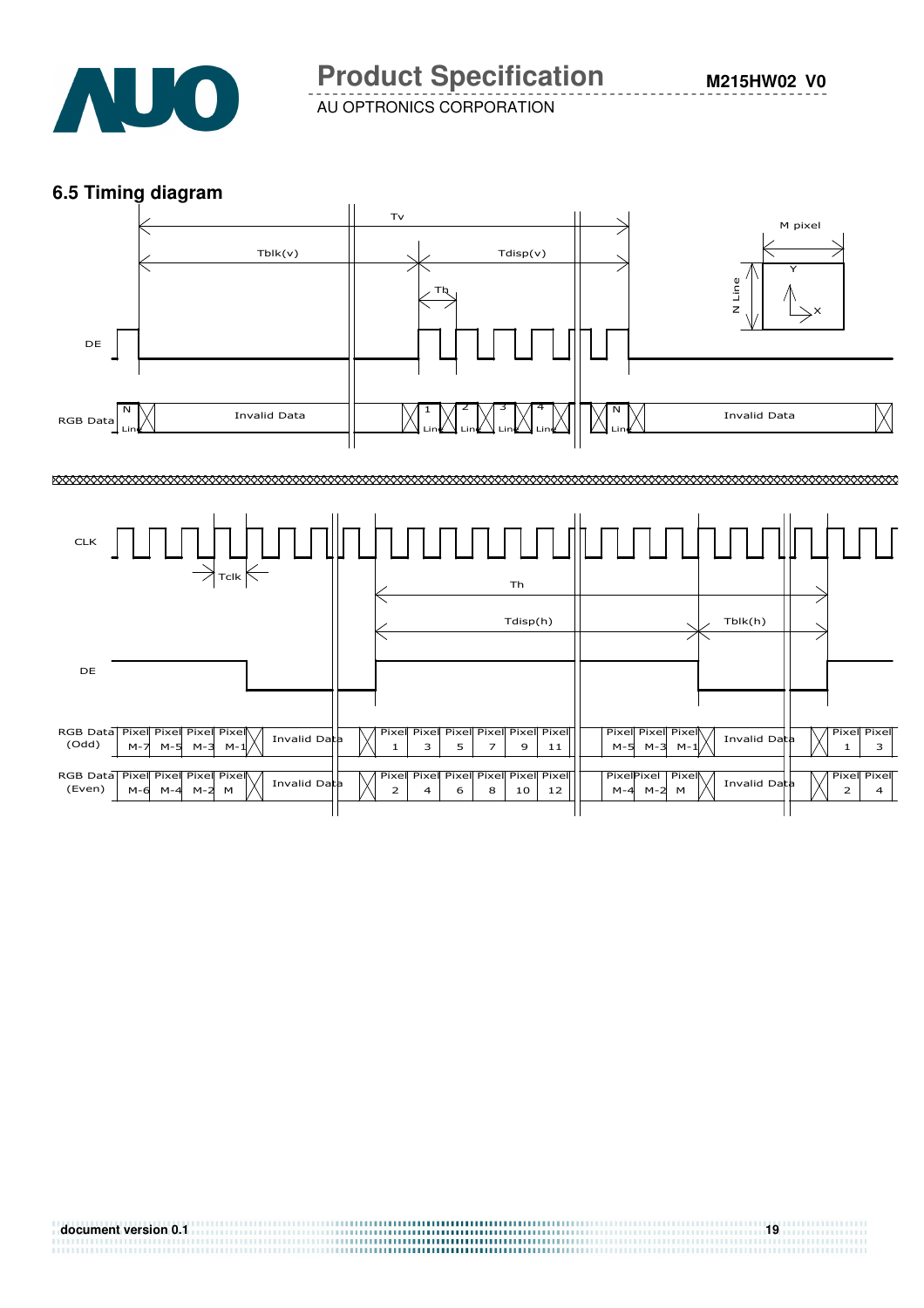![](_page_19_Picture_0.jpeg)

### **6.6 Power ON/OFF Sequence**

VDD power and lamp on/off sequence are as follows. Interface signals are also shown in the chart. Signals from any system shall be Hi-Z state or low level when VDD is off.

![](_page_19_Figure_6.jpeg)

|                  | <b>Value</b> |                          |        |  |
|------------------|--------------|--------------------------|--------|--|
| <b>Parameter</b> | Min.         | Max.                     | Unit   |  |
| Τ1               | 0.5          | 10                       | [msec] |  |
| T2               | 0            | 50                       | [msec] |  |
| T3               | 500          | ۰                        | [msec] |  |
| T <sub>4</sub>   | 200          | $\overline{\phantom{0}}$ | [msec] |  |
| T <sub>5</sub>   |              | 50                       | [msec] |  |
| T6               | 1000         | $\overline{\phantom{0}}$ | [msec] |  |

........................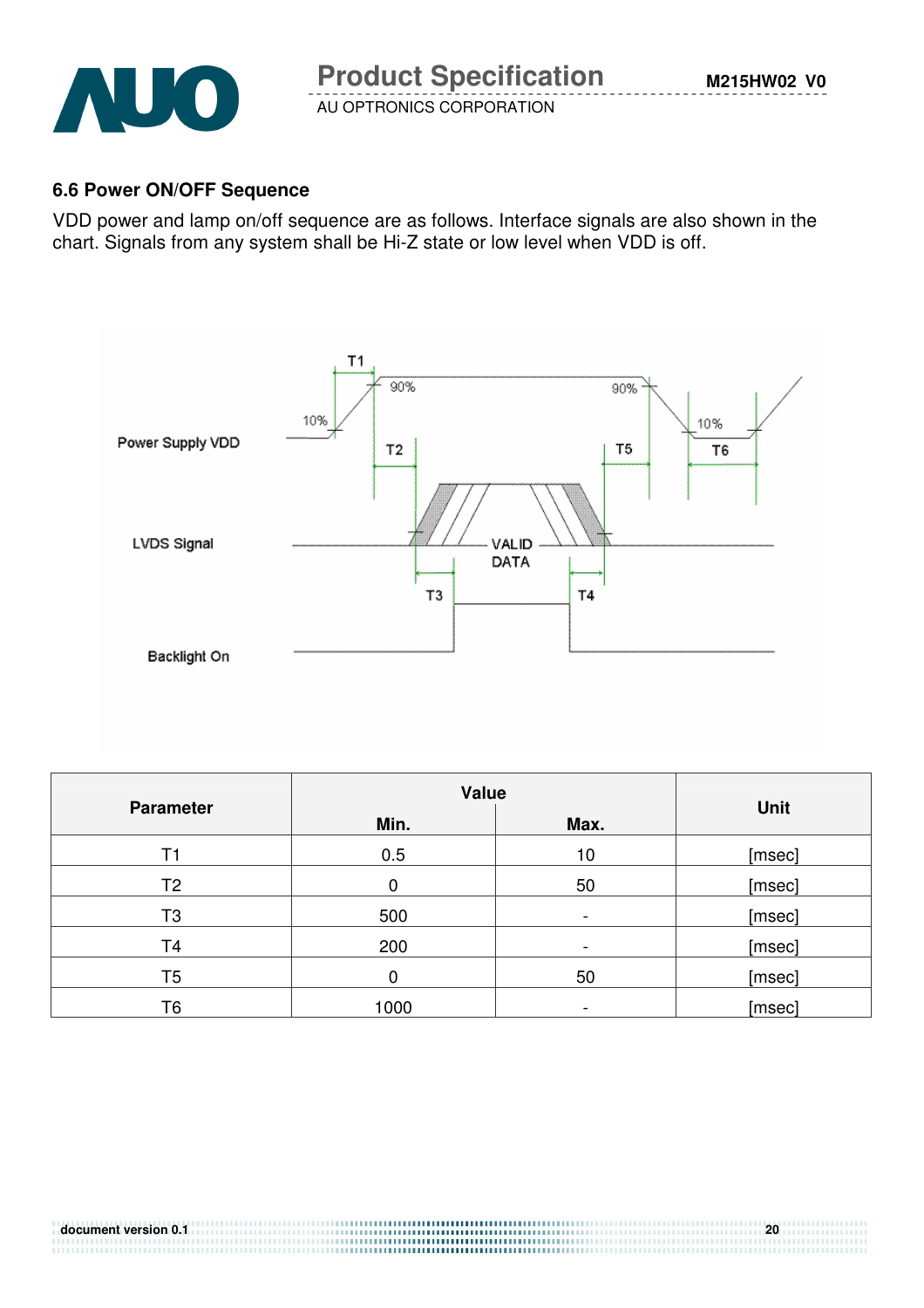![](_page_20_Picture_0.jpeg)

## **7.0 Connector & Pin Assignment**

Physical interface is described as for the connector on module. These connectors are capable of accommodating the following signals and will be following components.

#### **7.1 TFT LCD Module**

| <b>Connector Name / Designation</b> | Interface Connector / Interface card |
|-------------------------------------|--------------------------------------|
| Manufacturer                        | <b>JAE</b><br>Starconn               |
| <b>Type Part Number</b>             | FI-XPB30SRLA-HF11<br>093F30-B0T01A   |
| <b>Mating Housing Part Number</b>   | FI-X30HL (Locked Type)               |

# **7.1.1 Pin Assignment**

| Pin# | <b>Signal Name</b>                        | Pin#           | <b>Signal Name</b>                        |
|------|-------------------------------------------|----------------|-------------------------------------------|
|      | RxOIN0-                                   | $\overline{2}$ | RxOIN0+                                   |
| 3    | RxOIN1-                                   | 4              | RxOIN1+                                   |
| 5    | RxOIN2-                                   | 6              | RxOIN2+                                   |
| 7    | <b>GND</b>                                | 8              | RxOCLKIN-                                 |
| 9    | RxOCLKIN+                                 | 10             | RxOIN3-                                   |
| 11   | RxOIN3+                                   | 12             | RxEIN0-                                   |
| 13   | $RxEINO+$                                 | 14             | <b>GND</b>                                |
| 15   | RxEIN1-                                   | 16             | $RxEIN1+$                                 |
| 17   | <b>GND</b>                                | 18             | RxEIN2-                                   |
| 19   | $RxEIN2+$                                 | 20             | <b>RxECLKIN-</b>                          |
| 21   | RxECLKIN+                                 | 22             | RxEIN3-                                   |
| 23   | $RxEIN3+$                                 | 24             | <b>GND</b>                                |
| 25   | NC (for AUO test only. Do not<br>connect) | 26             | NC (for AUO test only. Do not<br>connect) |
| 27   | NC (for AUO test only. Do not<br>connect) | 28             | <b>VDD</b>                                |
| 29   | <b>VDD</b>                                | 30             | <b>VDD</b>                                |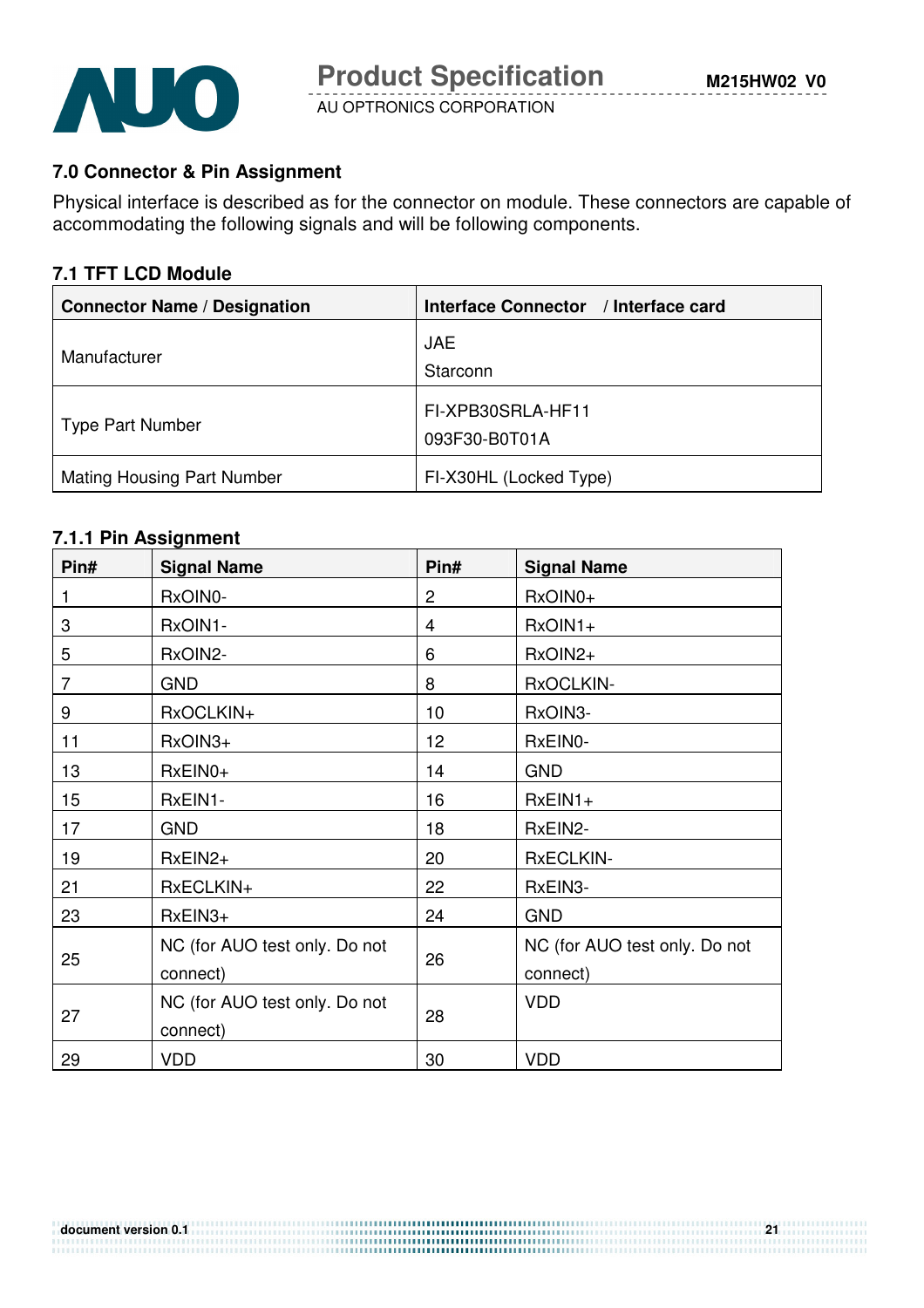![](_page_21_Picture_0.jpeg)

# **7.2 Connector on Backlight Unit.**

This connector is mounted on LED light-bar.

| <b>Connector Name / Designation</b> | <b>Light Bar Connector</b> |
|-------------------------------------|----------------------------|
| Manufacturer                        | <b>CVILUX CORPORATION</b>  |
| Type Part Number                    | CI1406M1HRC-NH             |

### **7.2.1 Pin assignment**

| Pin no. | <b>Signal name</b>         |
|---------|----------------------------|
|         | <b>IRLED</b> (current out) |
| 2       | <b>IRLED</b> (current out) |
| 3       | VLED (voltage in)          |
| 4       | VLED (voltage in)          |
| 5       | <b>IRLED</b> (current out) |
| 6       | IRLED (current out)        |

| document version 0.1 | 22 |
|----------------------|----|
|                      |    |
|                      |    |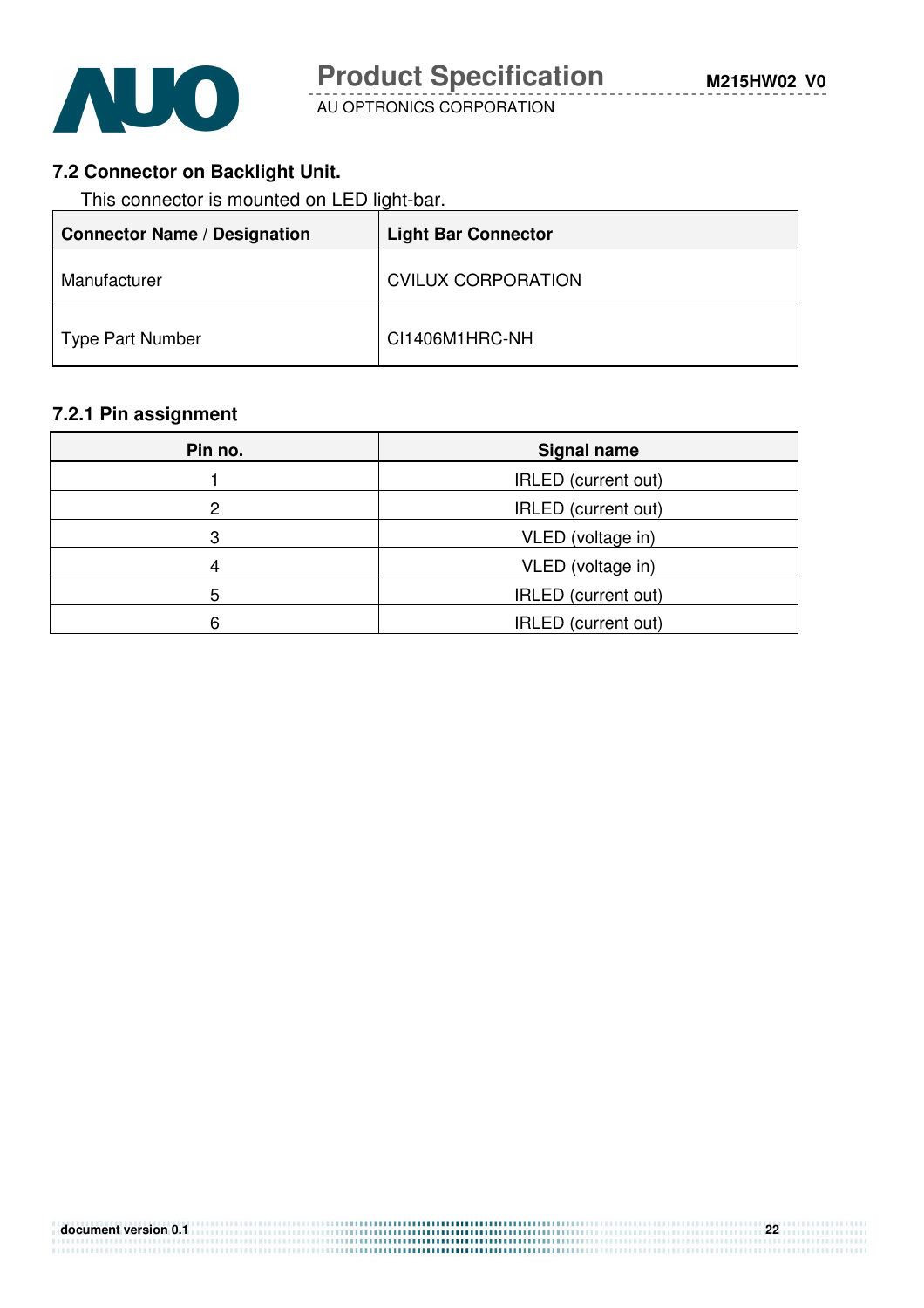![](_page_22_Picture_0.jpeg)

#### **8.0 Reliability Test**

Environment test conditions are listed as following table.

| <b>Items</b>                             | <b>Required Condition</b>                                                                    | Note |
|------------------------------------------|----------------------------------------------------------------------------------------------|------|
| Temperature Humidity Bias (THB)          | Ta= $50^{\circ}$ C, 80%RH, 300hours                                                          |      |
| High Temperature Operation (HTO)         | Ta= $50^{\circ}$ C, 50%RH, 300 hours                                                         |      |
| Low Temperature Operation (LTO)          | Ta= $0^{\circ}$ C, 300 hours                                                                 |      |
| High Temperature Storage (HTS)           | Ta= $60^{\circ}$ C, 300 hours                                                                |      |
| Low Temperature Storage (LTS)            | Ta= $-20^{\circ}$ C, 300 hours                                                               |      |
| <b>Vibration Test</b><br>(Non-operation) | Acceleration: 1.5 Grms<br>Wave: Random<br>Frequency: 10 - 200 Hz                             |      |
| <b>Shock Test</b><br>(Non-operation)     | Acceleration: 50 G<br>Wave: Half-sine<br>Active Time: 20 ms                                  |      |
| Drop Test                                | Height: 46 cm, package test                                                                  |      |
| Thermal Shock Test (TST)                 | $-20^{\circ}$ C/30min, 60 $^{\circ}$ C/30min, 100 cycles                                     | 1    |
| On/Off Test                              | On/10sec, Off/10sec, 30,000 cycles                                                           |      |
| <b>ESD (Electro Static Discharge)</b>    | Contact Discharge: $\pm$ 8KV, 150pF(330 $\Omega$ ) 1sec,<br>15 points, 25 times/ point.<br>2 |      |
|                                          | Air Discharge: $\pm$ 15KV, 150pF(330 $\Omega$ ) 1sec<br>15 points, 25 times/ point.          |      |
| Altitude Test                            | Operation:10,000 ft<br>Non-Operation:30,000 ft                                               |      |

**Note 1:** The TFT-LCD module will not sustain damage after being subjected to 100 cycles of rapid temperature change. A cycle of rapid temperature change consists of varying the temperature from  $-20^{\circ}$  to 60 $^{\circ}$ C, and back again. Power is not applied during the test. After temperature cycling, the unit is placed in normal room ambient for at least 4 hours before power on.

**Note 2**: EN61000-4-2, ESD class B: Certain performance degradation allowed

No data lost Self-recoverable No hardware failures.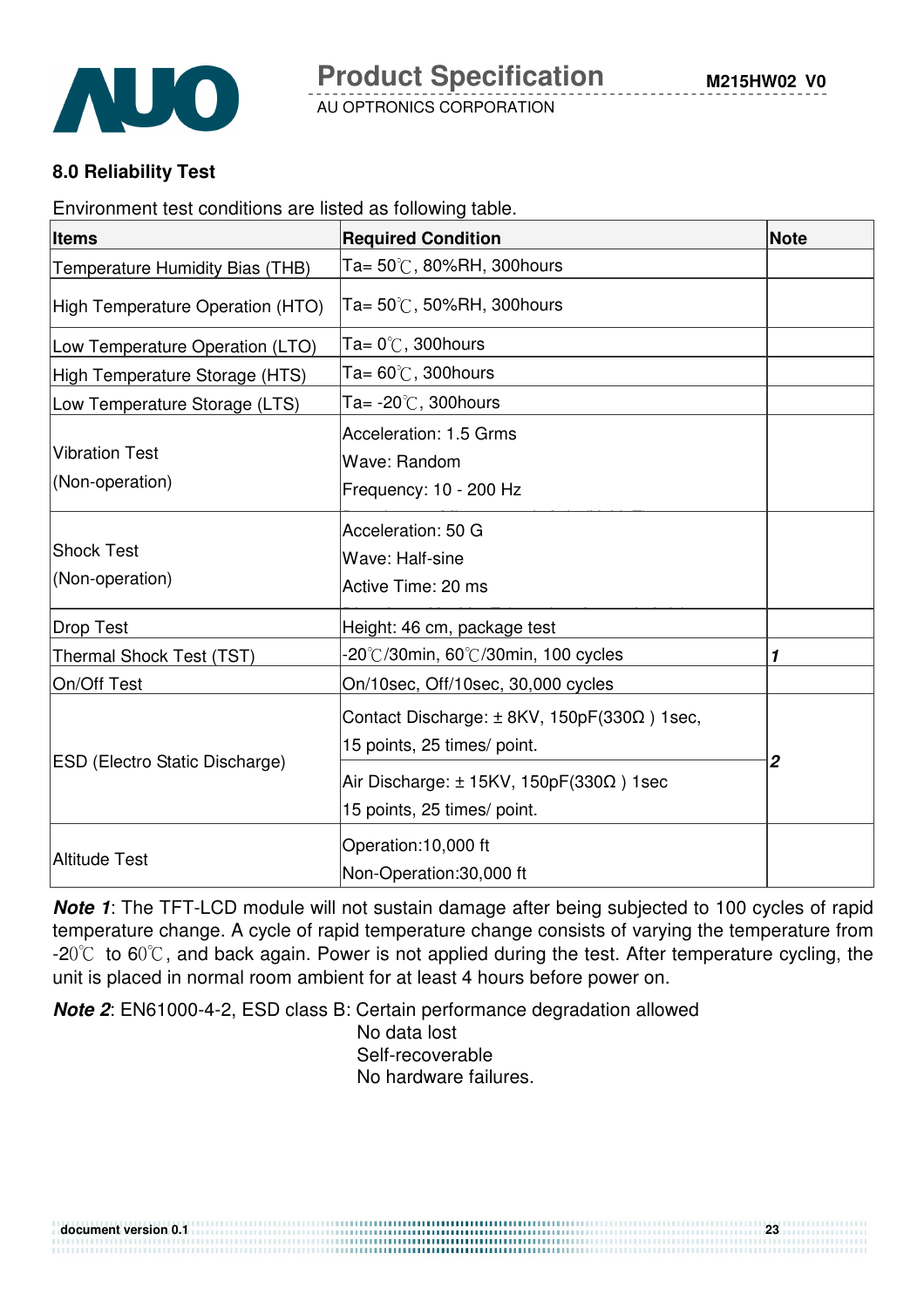![](_page_23_Picture_0.jpeg)

# **9.0 Shipping Label**

The label is on the panel as shown below:

| $*$ xxxxxxxxxxxx - xxxxx $*$                                                                                                                 | Manufactured: XX/XX<br>Model No: M215HW02 V.0<br>AU Optronics<br>Made in XXXXX | $_{0.204356}^{\circ}$<br>RoH |
|----------------------------------------------------------------------------------------------------------------------------------------------|--------------------------------------------------------------------------------|------------------------------|
| <u>MINI ATILITI ILI ILI TULLI ILI TELLI ILI TULLI ILI TELLI ILI TULLI TULLI TULLI TULLI TULLI ILI TELLI UNIMI ILI</u><br>xxxxxxxxxxxxxxxxxxx |                                                                                |                              |

**Note 1:** For Pb Free products, AUO will add **b** for identification.

**Note 2:** For RoHS compatible products, AUO will add **ROHS** for identification.

**Note 3:** For China RoHS compatible products, AUO will add **6** for identification.

**Note 4:** The Green Mark will be presented only when the green documents have been ready by AUO Internal Green Team.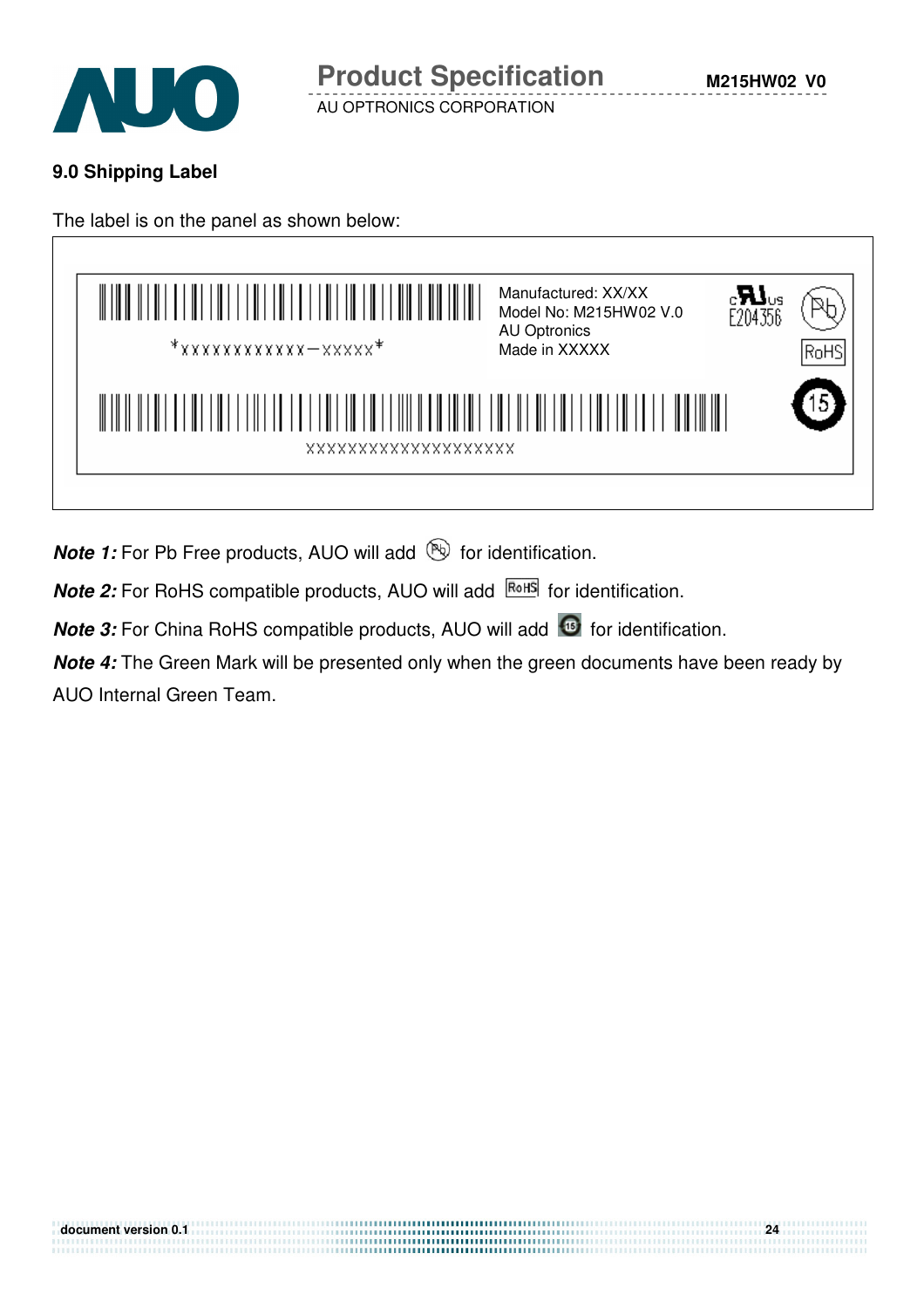### **10.0 Mechanical Characteristics**

![](_page_24_Figure_1.jpeg)